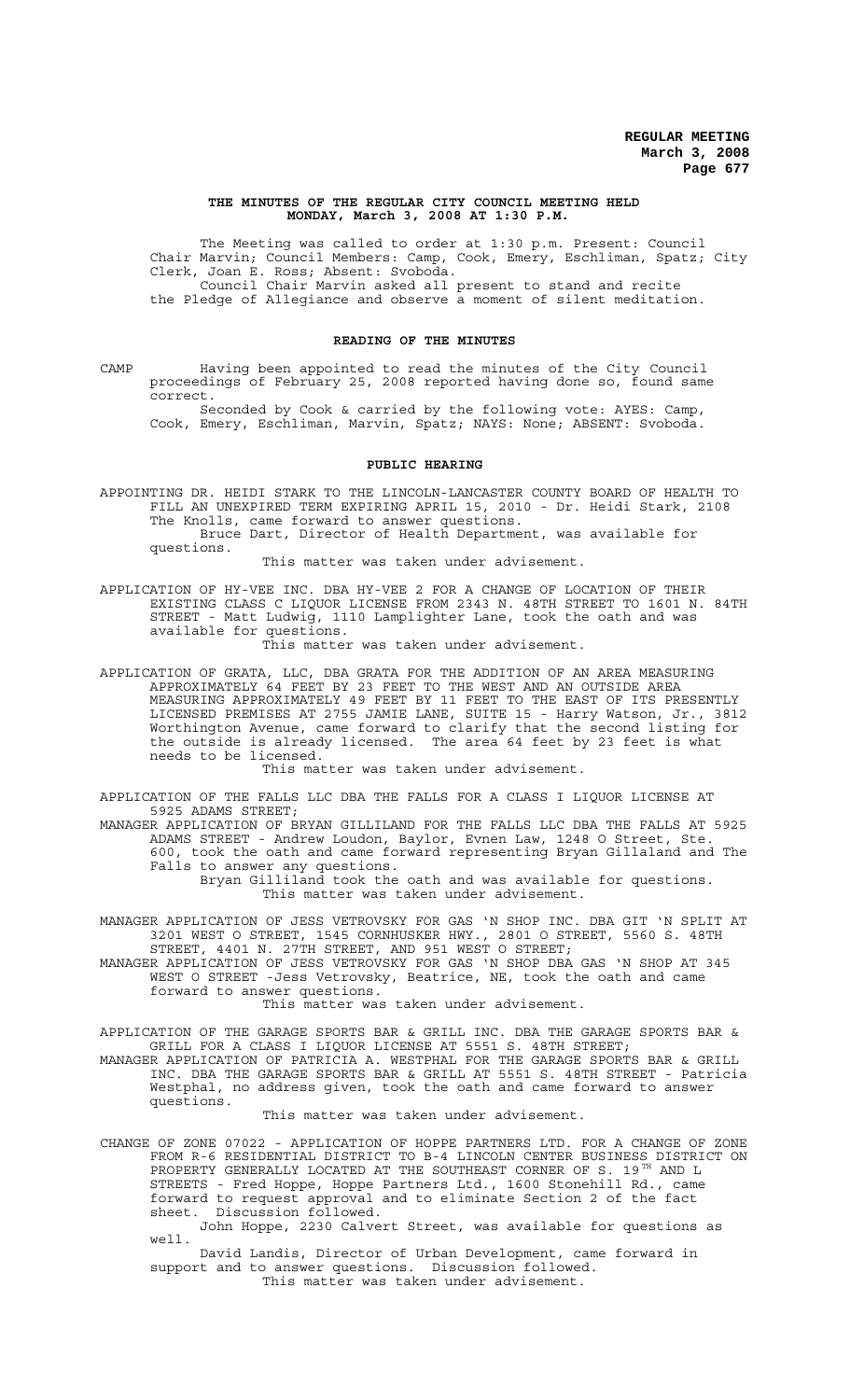APPROVING AN INTERLOCAL AGREEMENT BETWEEN THE CITY AND COUNTY FOR THE IMPROVEMENT OF ALVO ROAD GENERALLY FROM N.W. 12TH STREET TO N. 16TH STREET, AND N. 14TH STREET NORTH AND SOUTH OF ALVO ROAD;

APPROVING THE SECOND AMENDMENT TO THE FALLBROOK ANNEXATION AGREEMENT BETWEEN THE CITY AND NEBCO, INC. FOR THE IMPROVEMENT OF ALVO ROAD GENERALLY FROM N.W. 12TH STREET TO N. 1ST STREET, AND THE FUTURE DESIGN OF N.W. 12TH STREET FROM ALVO ROAD TO HIGHWAY 34;

AMENDING THE HIGHWAY ALLOCATION BOND ORDINANCE #18863 TO REVISE THE PROJECT DESCRIPTION FOR ALVO ROAD TO INCLUDE THE IMPROVEMENT OF ALVO ROAD GENERALLY FROM N.W. 12TH STREET TO N. 16TH STREET, AND N. 14TH STREET NORTH AND SOUTH OF ALVO ROAD - Steve Henrichsen, Planning Department, stated the Planning Dept. met with Don Thomas and four property owners in reference to the Alvo Road project.

Mark Hunzeker, 600 Wells Fargo Center, 1248 O Street, came forward representing Steve Kiene, requesting a delay of one week. Discussion followed.

Dennis Van Horn, 5901 O Street, came forward representing the Lincoln Public Schools to say thank you for the effort to act quickly on this project.

This matter was taken under advisement.

AMENDING SECTION 12.20.050 OF THE LINCOLN MUNICIPAL CODE RELATING TO PERMITS AND REQUIREMENTS FOR PLANTING, MAINTAINING, REMOVAL, AND DESTRUCTION OF TREES ALONG PUBLIC WAYS TO INCORPORATE THE STREET TREE VOUCHER PROGRAM - Lynn Johnson, Parks & Recreation Dept., came forward to explain the Street Tree Voucher Program. Discussion followed. Danny Walker, 427 "E" Street, came forward for comment.

Discussion followed.

This matter was taken under advisement.

VACATION NO. 07009 - VACATING N. 1ST STREET FROM THE NORTH RIGHT-OF-WAY LINE OF Q STREET TO THE NORTH PROPERTY LINE OF LOT 57 I.T.; OF Q STREET TO THE NORTH PROPERTY LINE OF LOT 57 I.T.; APPROVING A CONSERVATION EASEMENT AGREEMENT BETWEEN PEOPLE'S CITY MISSION HOME

AND THE CITY OF LINCOLN OVER APPROXIMATELY .92 ACRES GENERALLY LOCATED AT N. 1ST AND Q STREET, TO PRESERVE FLOOD STORAGE CAPACITY OF THE EASEMENT AREA - Tom Huston, 233 S. 13<sup>th</sup> Street, Suite 1900, came forward representing People's City Mission to request approval. Discussion followed.

This matter was taken under advisement.

ANNEXATION 08001 - AMENDING THE LINCOLN CORPORATE LIMITS MAP BY ANNEXING APPROXIMATELY 9.22 ACRES OF PROPERTY GENERALLY LOCATED AT N. 56TH STREET AND ALVO ROAD;

CHANGE OF ZONE 08001 - APPLICATION OF HARTLAND HOMES, INC. FOR A CHANGE OF ZONE FROM AG AGRICULTURAL DISTRICT TO H-4 GENERAL COMMERCIAL DISTRICT ON PROPERTY GENERALLY LOCATED AT N. 56TH STREET AND ALVO ROAD - Marcia Kinning, 601 Old Cheney, of ESP came forward representing Hartland Homes to request approval.

Russell Miller, 341 S. 52<sup>nd</sup> Street, came forward with concerns of the flood plain issue in this area. Discussion followed. This matter was taken under advisement.

CHANGE OF ZONE 08005 - AMENDING SECTION 27.63.280 OF THE LINCOLN MUNICIPAL CODE RELATING TO ZONING CODE SPECIAL PERMITS TO ALLOW A SPECIAL PERMIT TO BE GRANTED FOR THE EXPANSION OR ENLARGEMENT OF A PREMISES DEVOTED TO OR OCCUPIED BY BUILDINGS OR STRUCTURES, THE USE OF WHICH CONSTITUTES A NONCONFORMING OR NONSTANDARD USE - Marvin Krout, Director of Planning Dept., came forward to answer questions. Discussion followed. This matter was taken under advisement.

CHANGE OF ZONE 08002 - APPLICATION OF OLDERBAK ENTERPRISES NORTH, LLC AND FOSTER INVESTMENT, LLC FOR A CHANGE OF ZONE FROM R-2 RESIDENTIAL DISTRICT TO B-1 LOCAL BUSINESS DISTRICT ON PROPERTY GENERALLY LOCATED AT THE NORTHWEST CORNER OF S.W. 6TH STREET AND WEST A STREET - Kelly Tollefsen, 201 N. 8<sup>th</sup> Street, Ste. 300, came forward representing Kabredlo's to request a change from R-2 to B-1. Discussion followed. Mike Olderbak, 2840 S. 74<sup>th</sup> Street, President of Olderbak Enterprises North, LLC came forward to provide information. Discussion followed.

### This matter was taken under advisement.

CHANGE OF ZONE 08003 - APPLICATION OF OLDERBAK ENTERPRISES NORTH, LLC FOR A CHANGE OF ZONE FROM O-2 SUBURBAN OFFICE DISTRICT TO B-3 COMMERCIAL DISTRICT ON PROPERTY GENERALLY LOCATED NORTHWEST OF THE INTERSECTION OF S. 48TH AND MEREDETH STREET;

SPECIAL PERMIT 08007 - APPEAL OF KEITH SACKSCHEWSKY TO THE PLANNING COMMISSION'S CONDITIONAL APPROVAL OF THE APPLICATION OF OLDERBAK ENTERPRISES NORTH LLC TO EXPAND A NONCONFORMING USE TO INCREASE THE AREA WHERE THE SALE OF ALCOHOLIC BEVERAGES FOR CONSUMPTION OFF THE PREMISES IS ALLOWED, ON PROPERTY GENERALLY LOCATED NORTHWEST OF THE INTERSECTION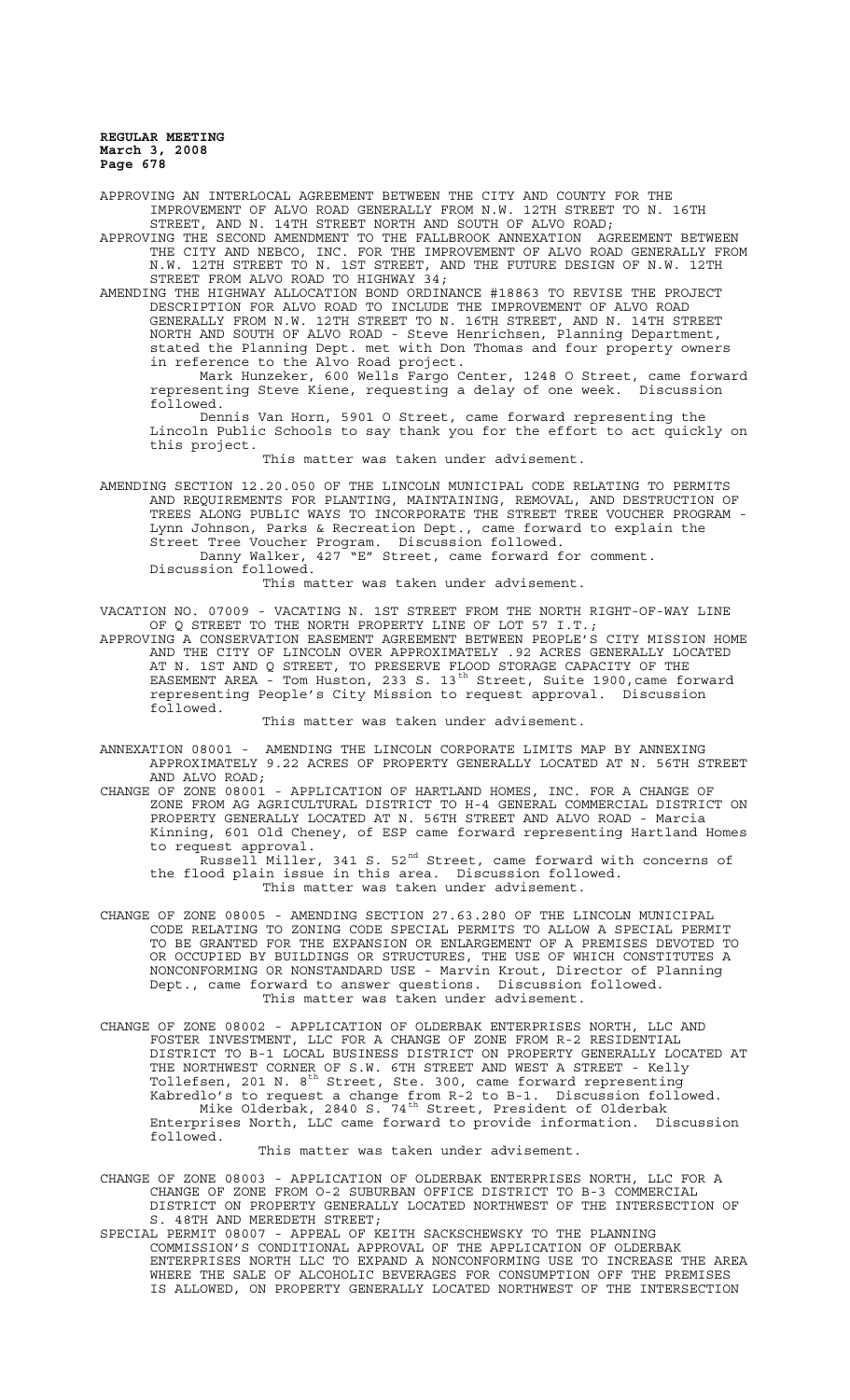OF S. 48TH STREET AND MEREDETH STREET - Kelly Tollefsen, 201 N. 8<sup>th</sup> Street, Ste. 300, came forward representing Kabredlo's requesting a change from O-2 to B-3.

Mike Olderbak, 2840 S. 74<sup>th</sup> Street, President of Olderbak Enterprises North, LLC came forward to answer questions. Discussion followed.

Andrew Louden, 1248 O Street, #600, came forward representing Keith Sackschewsky in opposition to the location of the proposed Kabredlo.

Keith Sackschewsky,4718 Meredeth Street, came forward in opposition.

Doug Krogman, 2321 Lowell, came forward representing the businesses in the immediate area with traffic concerns and a request to revise the plans. Discussion followed. Discussion followed.

Ms. Tollefsen came forward for rebuttal.

This matter was taken under advisement.

CHANGE OF ZONE 08004 - APPLICATION OF OLDERBAK ENTERPRISES NORTH, LLC FOR A CHANGE OF ZONE FROM R-T RESIDENTIAL TRANSITION DISTRICT TO B-1 LOCAL BUSINESS DISTRICT ON PROPERTY GENERALLY LOCATED AT N. 48TH STREET AND HARTLEY STREET - Kelly Tollefsen, 201 N. 8<sup>th</sup> Street, #300, came forward representing Kabredlo's for a change from R-T to B-1 at N. 48<sup>th</sup> Street and Hartley Street.

This matter was taken under advisement.

ACCEPTING THE REPORT OF NEW AND PENDING CLAIMS AGAINST THE CITY AND APPROVING DISPOSITION OF CLAIMS SET FORTH FOR THE PERIOD OF FEBRUARY 1 - 15, 2008 - Christina Collins came forward to request her denied claim for \$8,828.00 be allowed.

Robert Reece, 3177 N.  $66^{\text{th}}$  Street, came forward to explain the reason for the claim and to request reconsideration. Discussion followed.

Dana Roper, City Attorney, came forward to answer questions. Discussion followed.

Chad Blahak, Public Works & Utilities, came forward to answer questions. Discussion followed.

This matter was taken under advisement.

APPROVING AN INTERLOCAL AGREEMENT BETWEEN THE CITY AND LANCASTER COUNTY TO JOINTLY PURCHASE RIGHT-OF-WAY FOR THE EAST BELTWAY - Chad Blahak, Public Works & Utilities, came forward to explain the Interlocal Agreement. This matter was taken under advisement.

DIRECTING SUBMITTAL TO THE QUALIFIED ELECTORS OF THE CITY A PROPOSED CHARTER AMENDMENT AMENDING ARTICLE IV, SECTION 12, OF THE CHARTER RELATING TO THE DUTIES OF THE MAYOR TO CLARIFY THAT THE MAYOR MUST APPROVE PURCHASES AND CONTRACTS IN EXCESS OF \$25,000; AMEND ARTICLE VII, SECTION 2 OF THE CHARTER RELATING TO THE POWERS AND DUTIES OF THE PURCHASING DIVISION TO PROVIDE THAT THE PURCHASING DIVISION SHALL ADVERTISE FOR FORMAL SEALED BIDS FOR ANY CONTRACT IN EXCESS OF \$25,000, PROVIDED THE MAYOR MAY AUTHORIZE CONSTRUCTION OF PUBLIC WORKS AND UTILITIES INFRASTRUCTURES WHERE THE CITY SUBSIDY OR REIMBURSEMENT DOES NOT EXCEED \$100,000, AND PROVIDED FURTHER THAT THE MAYOR MAY DELEGATE THE EXECUTION OF ANY PURCHASE CONTRACT AWARD OF LESS THAN \$25,000; AND AMEND ARTICLE VIII, SECTION 5 RELATING TO THE AWARDING OF STREET IMPROVEMENT CONTRACTS TO PROVIDE THE CITY MAY MAKE IMPROVEMENTS NOT TO EXCEED \$25,000 WHERE IT HAS NOT RECEIVED ANY BIDS ON A STREET IMPROVEMENT PROJECT - Kathleen Neary, 1903 Lake Street, came forward as a member of the Charter Revision Commission to answer questions.

Vince Mejer, Purchasing Agent, came forward to explain the bid process and to answer questions. Discussion followed. This matter was taken under advisement.

## TOOK BREAK 3:30 P.M. **RECONVENED 3:42 P.M.**

DIRECTING SUBMITTAL TO THE QUALIFIED ELECTORS OF THE CITY A PROPOSED CHARTER AMENDMENT AMENDING ARTICLE VII, SECTION 5 RELATING TO CONFLICTS OF INTEREST TO PROHIBIT ELECTED OFFICIALS AND DEPARTMENT DIRECTORS FROM ENTERING INTO CONTRACTS WITH THE CITY EITHER INDIVIDUALLY OR THROUGH A BUSINESS IN WHICH HE OR SHE HAS A DIRECT OR INDIRECT OWNERSHIP INTEREST AND TO REQUIRE THAT A DECLARATION OF A CONFLICT OF INTEREST MUST BE RECORDED IN THE MINUTES OF THE MEETING WHEN SO DECLARED; TO CLARIFY THAT UNFULFILLED PORTIONS OF CONTRACTS IN VIOLATION OF THE CONFLICT OF INTEREST PROVISIONS MAY BE VOIDED BY THE MAYOR OR CITY COUNCIL; AND TO GENDER NEUTRALIZE THE EXISTING LANGUAGE - Kathleen Neary, 1903 Lake Street, came forward as a member of the Charter Revision Commission to propose the change to the Charter and to answer questions. Discussion followed.

Rick Poore, 914 S.  $51^{st}$  Street, came forward as a businessman and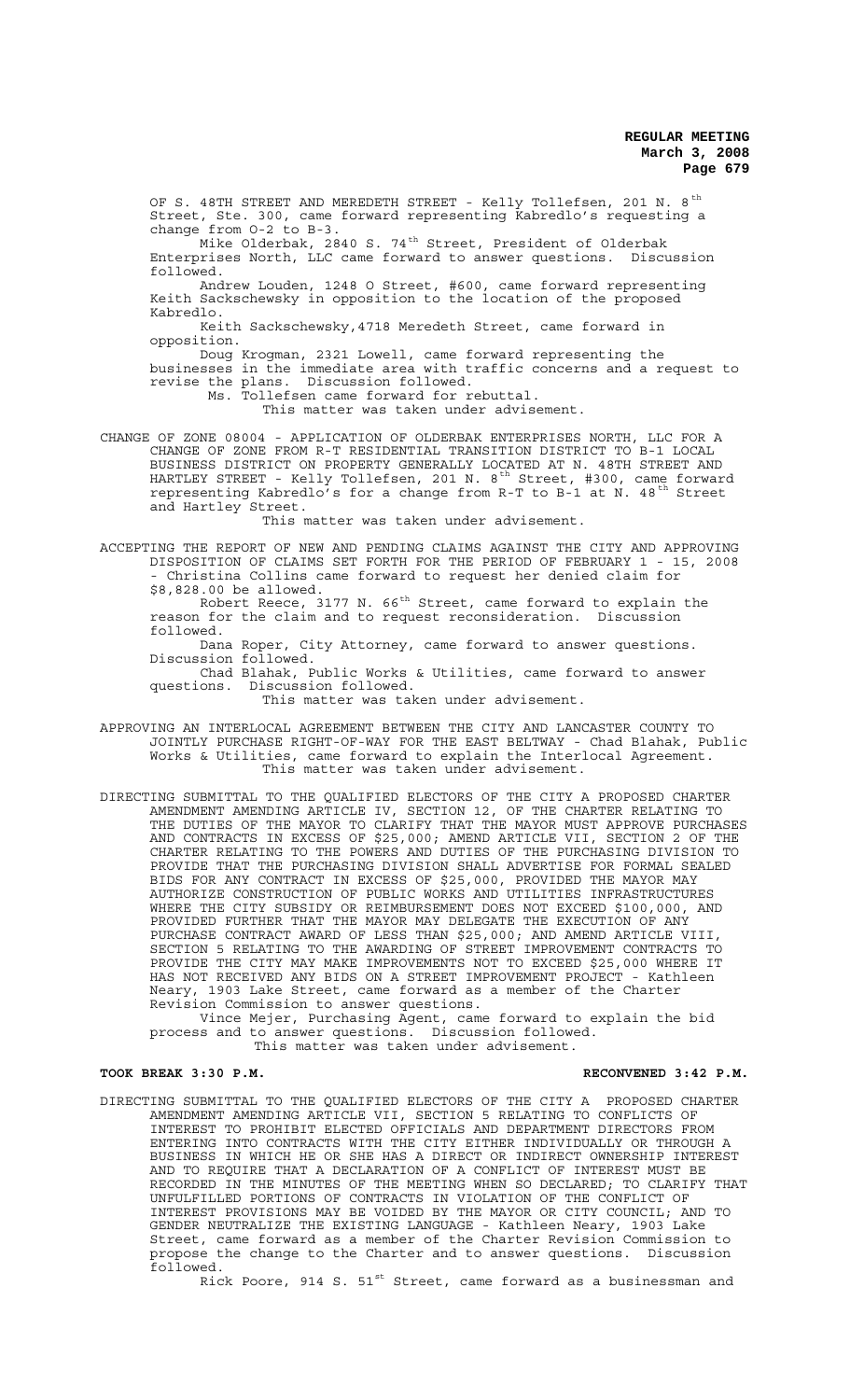> member of the Charter Revision Commission in support of the proposed resolution. Discussion followed Kyle Fischer, Chamber of Commerce, came forward against. Discussion followed. John Hoppe, Jr., 2032 Calvert, came forward against. Jack Gould, Common Cause Nebraska, P.O. Box 206, Valparaiso, came forward in support. Discussion followed. Dallas Jones, Baylor, Evnen Law Firm, 1248 O Street, came forward against. Discussion followed. Coby Mach, LIBA, came forward against. John Berry 2650 N. 48th Street, came forward as a member of LIBA against the proposed legislation. Discussion followed. Bill Austin, Erickson & Sederstrom, 301 S. 13<sup>th</sup> St., Ste. 400, came forward to state these issues should be addressed in the form of an ordinance not in the Charter. A State law already addresses these issues. Discussion followed. Marvin Souchek, 8300 E. Avon Lane, came forward against. Dean Hoag, 3310 Potomac Drive, came forward as a small businessman against the legislation. Faith White, 6200 Everett Street, came forward against. Russell Miller, 341 S. 52<sup>nd</sup> Street, came forward representing the Lincoln Neighborhood Alliance in support. Discussion followed. Fred Hoke, Home Builders Association, came forward against. Victor Covalt, 3124 Kucera Dr., came forward as a member of the Charter Revision Commission in support and to answer questions. Discussion followed. Danny Walker, 427 "E" Street, came forward in support. Vince Mejer, Purchasing Agent, came forward to answer questions. Discussion followed. Dana Roper, City Attorney, Came forward to answer questions. Discussion followed.

Ms. Neary came forward for rebuttal.

TOOK BREAK 6:16 P.M. **RECONVENED 6:26 P.M.** RECONVENED 6:26 P.M.

**\*\* END OF PUBLIC HEARING \*\***

# **COUNCIL ACTION**

#### **REPORTS OF CITY OFFICERS**

REAPPOINTING JAMES HEWITT TO THE NEBRASKA CAPITOL ENVIRONS COMMISSION FOR A THREE-YEAR TERM EXPIRING JANUARY 9, 2011 - CLERK read the following resolution, introduced by Ken Svoboda, moved by John Spatz for its

adoption:<br><u>A-84748</u> BE BE IT RESOLVED by the City Council of the City of Lincoln, Nebraska:

That the appointment of James Hewitt to the Nebraska Capitol Environs Commission for a three-year term expiring January 9, 2011 is hereby approved.

Introduced by Ken Svoboda Seconded by Emery & carried by the following vote: AYES: Camp, Cook, Emery, Eschliman, Marvin, Spatz; NAYS: None; ABSENT: Svoboda.

APPOINTING TODD BLOME TO THE CITY AUDIT ADVISORY BOARD FOR A ONE-YEAR TERM EXPIRING MARCH 1, 2009 - CLERK read the following resolution, introduced by Ken Svoboda, moved by John Spatz for adoption:

A-84749 BE IT RESOLVED by the City Council of the City of Lincoln,  $A-84749$  BE<br>Nebraska:

That the appointment of Todd Blome to the City Audit Advisory Board for a one-year term expiring March 1, 2009 is hereby approved. Introduced by Ken Svoboda Seconded by Emery & carried by the following vote: AYES: Camp, Cook, Emery, Eschliman, Marvin, Spatz; NAYS: None; ABSENT: Svoboda.

APPOINTING STEVE BOWEN TO THE CITY AUDIT ADVISORY BOARD FOR A TWO-YEAR TERM EXPIRING MARCH 1, 2010 - CLERK read the following resolution, introduced by Ken Svoboda, moved by John Spatz for adoption:

A-84750 BE IT RESOLVED by the City Council of the City of Lincoln, Nebraska:

That the appointment of Steve Bowen to the City Audit Advisory Board for a three-year term expiring March 1, 2010 is hereby approved. Introduced by Ken Svoboda Seconded by Emery & carried by the following vote: AYES: Camp, Cook, Emery, Eschliman, Marvin, Spatz; NAYS: None; ABSENT: Svoboda.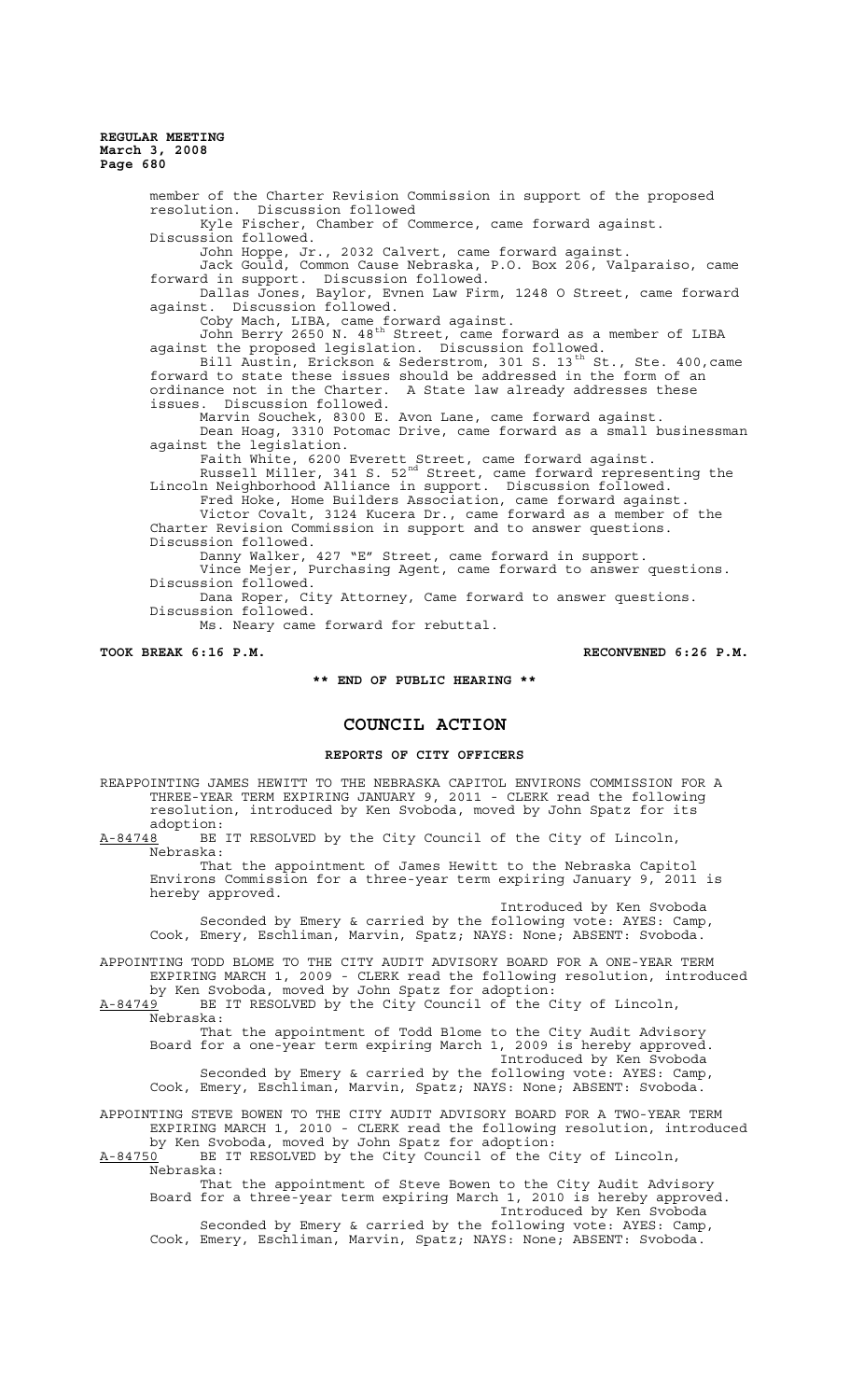APPOINTING JIM MASTERA TO THE CITY AUDIT ADVISORY BOARD FOR A THREE-YEAR TERM EXPIRING MARCH 1, 2011 - CLERK read the following resolution, introduced by Ken Svoboda, moved by John Spatz for adoption:  $A-84751$  BE IT RESOLVED by the City Council of the City of Lincoln, Nebraska: That the appointment of Jim Mastera to the City Audit Advisory Board for a three-year term expiring March 1, 2011 is hereby approved. Introduced by Ken Svoboda Seconded by Emery & carried by the following vote: AYES: Camp, Cook, Emery, Eschliman, Marvin, Spatz; NAYS: None; ABSENT: Svoboda. REAPPOINTING SCOTT SULLIVAN AND MICHAEL ECKERT TO THE URBAN DESIGN COMMITTEE FOR A THREE-YEAR TERM EXPIRING FEBRUARY 1, 2011 - CLERK read the following resolution, introduced by Ken Svoboda, moved by John Spatz, for adoption:<br>A-84752 BE IT RI BE IT RESOLVED by the City Council of the City of Lincoln, Nebraska: That the reappointment of Scott Sullivan and Michael Eckert to the

Urban Design Committee for three-year terms expiring February 1, 2011 is

hereby approved. Introduced by Ken Svoboda Seconded by Emery & carried by the following vote: AYES: Camp, Cook, Emery, Eschliman, Marvin, Spatz; NAYS: None; ABSENT: Svoboda.

APPOINTING DR. HEIDI STARK TO THE LINCOLN-LANCASTER COUNTY BOARD OF HEALTH TO FILL AN UNEXPIRED TERM EXPIRING APRIL 15, 2010 - CLERK read the following resolution, introduced by Ken Svoboda, moved by John Spatz, for adoption:<br>A-84753 BE IT R

BE IT RESOLVED by the City Council of the City of Lincoln, Nebraska:

That the appointment of Dr. Heidi Stark to the Lincoln-Lancaster County Board of Health to fill an unexpired term expiring April 15, 2010, is hereby approved.

Introduced by Ken Svoboda Seconded by Emery & carried by the following vote: AYES: Camp, Cook, Emery, Eschliman, Marvin, Spatz; NAYS: None; ABSENT: Svoboda.

- REPORT FROM CITY TREASURER OF CITY CASH ON HAND AT THE CLOSE OF BUSINESS NOVEMBER 30, 2007 - CLERK presented said report which was placed on file in the Office of the City Clerk. **(5-21)**
- REPORT FROM CITY TREASURER OF CITY CASH ON HAND AT THE CLOSE OF BUSINESS DECEMBER 31, 2007 - CLERK presented said report which was placed on file in the Office of the City Clerk. **(5-21)**
- REPORT FROM CITY TREASURER OF CITY CASH ON HAND AT THE CLOSE OF BUSINESS JANUARY 31, 2008 - CLERK presented said report which was placed on file in the Office of the City Clerk. **(5-21)**

CLERK'S LETTER AND MAYOR'S APPROVAL OF RESOLUTIONS AND ORDINANCES PASSED BY COUNCIL ON FEBRUARY 25, 2008 - CLERK presented said report which was placed on file in the Office of the City Clerk.

## **PETITIONS & COMMUNICATIONS**

THE FOLLOWING HAVE BEEN REFERRED TO THE PLANNING DEPARTMENT: Special Permit 08015 - App. of ESP, Inc. for soil excavation on property located at NW 56<sup>th</sup> Street & West O Street. Special Permit 08016 - App. of Mark Hunzeker and Andrew Loudon for an early childhood facility for up to 20 children on property at S. 120<sup>th</sup> Street and Yankee Hill Road.

SETTING THE HEARING DATE OF MONDAY, MARCH 17, 2008 AT 1:30 P.M. FOR MANAGER APPLICATION OF AMANDA PERCIVAL FOR METRO DIVERSIFIED, INC. DBA THE OFFICE GENTLEMEN'S CLUB LOCATED AT 640 W. PROSPECTOR COURT, SUITE 200 CLERK read the following resolution, introduced by Jo n Camp, who moved its adoption:

A-84754 BE IT RESOLVED by the City Council, of the City of Lincoln, that a hearing date is hereby set for Mon., March 17, 2008 at 1:30 p.m. or as soon thereafter as possible in the City Council Chambers, County-City Building, 555 S. 10<sup>th</sup> St., Lincoln, NE, for Manager Application of Amanda Percival for Metro Diversified, Inc. dba The Office Gentlemen's Club located at 640 W. Prospector Court, Suite 200. If the Police Dept. is unable to complete the investigation by

said time, a new hearing date will be set. Introduced by Jon Camp Seconded by Emery & carried by the following vote: AYES: Camp,

Cook, Emery, Eschliman, Marvin, Spatz; NAYS: None; ABSENT: Svoboda.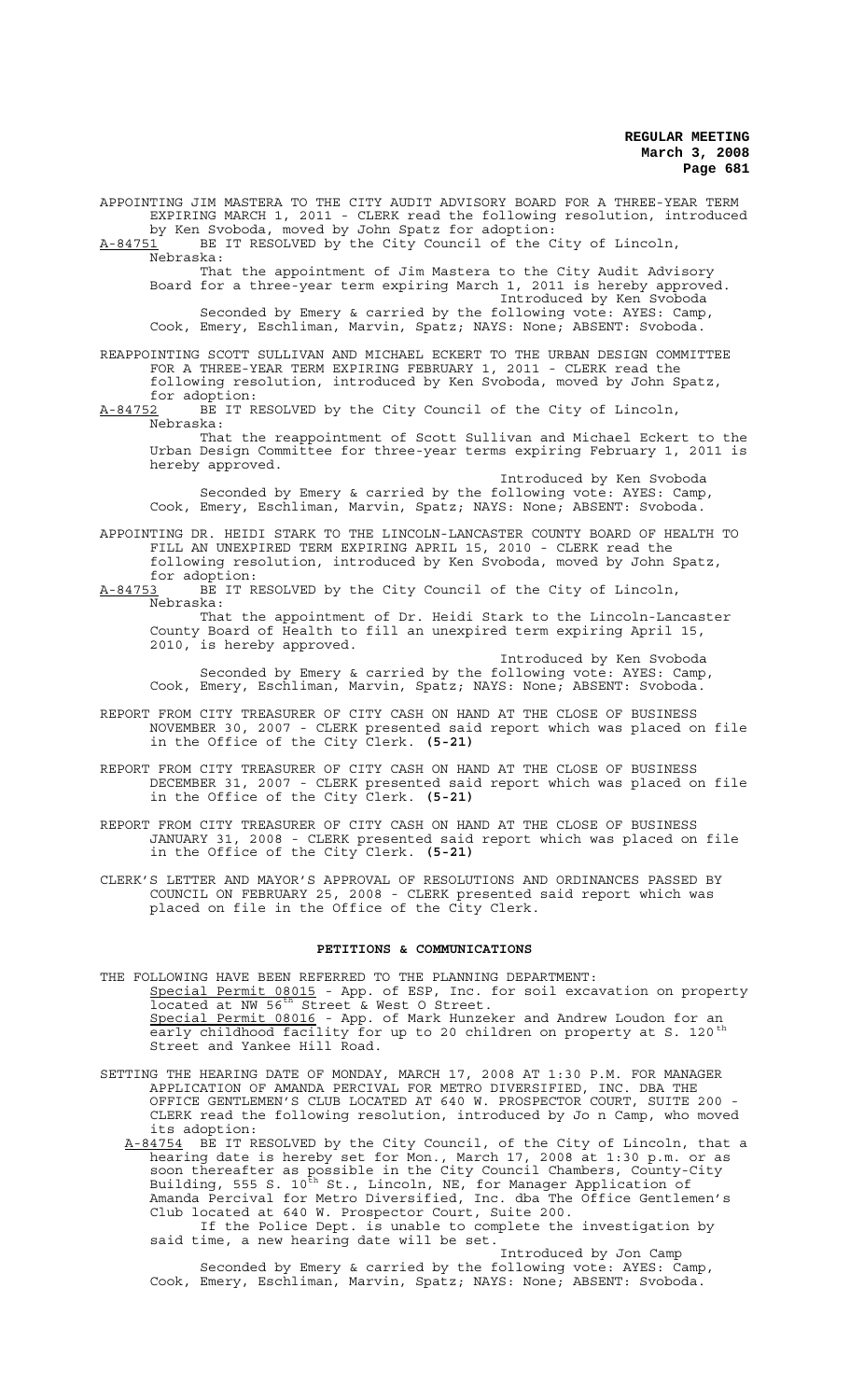## **MISCELLANEOUS BUSINESS - NONE**

### **LIQUOR RESOLUTIONS**

APPLICATION OF HY-VEE INC. DBA HY-VEE 2 FOR A CHANGE OF LOCATION OF THEIR EXISTING CLASS C LIQUOR LICENSE FROM 2343 N. 48TH STREET TO 1601 N. 84TH STREET - CLERK read the following resolution, introduced by John Spatz, Camp moved its adoption for approval:<br>A-84755 BE IT RESOLVED by the City Cou BE IT RESOLVED by the City Council of the City of Lincoln,

Nebraska:

That after hearing duly had as required by law, consideration of the facts of this application, the Nebraska Liquor Control Act, including Neb. Rev. Stat. § 53-120, and the pertinent City ordinances, the City Council recommends that the application of Hy-Vee Inc. dba Hy-Vee 2 to move its presently licensed premise and existing Class "C" liquor license from 2343 N. 48<sup>th</sup> Street to 1601 N. 84<sup>th</sup> Street, Lincoln, Nebraska, be approved with the condition that the premise complies in every respect with all City and State regulations.

BE IT FURTHER RESOLVED that the City Clerk is directed to transmit a copy of this resolution to the Nebraska Liquor Control Commission. Introduced by John Spatz Seconded by Emery & carried by the following vote: AYES: Camp, Cook, Eschliman, Marvin, Spatz; NAYS: Emery; ABSENT: Svoboda.

APPLICATION OF GRATA, LLC, DBA GRATA FOR THE ADDITION OF AN AREA MEASURING APPROXIMATELY 64 FEET BY 23 FEET TO THE WEST AND AN OUTSIDE AREA MEASURING APPROXIMATELY 49 FEET BY 11 FEET TO THE EAST OF ITS PRESENTLY LICENSED PREMISES AT 2755 JAMIE LANE, SUITE 15 - PRIOR to reading:

EMERY Moved to amend on line 5 and line 6 by deleting "and an outside area measuring approximately 49 feet by 11 feet to the east." Seconded by Spatz & carried by the following vote: AYES: Camp, Cook, Emery, Eschliman, Marvin, Spatz; NAYS: None; ABSENT: Svoboda.

CLERK Read the following resolution, introduced by Jon Camp, John Spatz moved its adoption for approval:

A-84756 BE IT RESOLVED by the City Council of the City of Lincoln, Nebraska:

That after hearing duly had as required by law, consideration of the facts of this application, the Nebraska Liquor Control Act, including Neb. Rev. Stat. § 53-120, and the pertinent City ordinances, the City Council recommends that the application of Grata LLC dba Grata expand its licensed premise by the addition of an area measuring approximately 64 feet by 23 feet to the west <del>and an outside area</del> measuring approximately 49 feet by 11 feet to the east of the presently licensed premises located at 2755 Jamie Lane, Suite 15, Lincoln, Nebraska, be approved with the condition that the premise complies in every respect with all City and State regulations.

BE IT FURTHER RESOLVED that the City Clerk is directed to transmit a copy of this resolution to the Nebraska Liquor Control Commission. Introduced by Jon Camp

Seconded by Emery & carried by the following vote: AYES: Camp, Cook, Emery, Eschliman, Marvin, Spatz; NAYS: None; ABSENT: Svoboda.

APPLICATION OF THE FALLS LLC DBA THE FALLS FOR A CLASS I LIQUOR LICENSE AT 5925 ADAMS STREET - CLERK read the following resolution, introduced by

John Spatz, who moved its adoption for approval: A-84757 BE IT RESOLVED by the City Council of the City of Lincoln, Nebraska:

That after hearing duly had as required by law, consideration of the facts of this application, the Nebraska Liquor Control Act, including Neb. Rev. Stat. § 53-120, and the pertinent City ordinances, the City Council recommends that the application The Falls LLC dba The Falls for a Class "I" liquor license at 5925 Adams Street, Lincoln, Nebraska, for the license period ending April 30, 2008, Street, be approved with the condition that the premise complies in every respect with all City and State regulations. The City Clerk is directed to transmit a copy of this resolution to the Nebraska Liquor Control Commission.

Introduced by John Spatz Seconded by Emery & carried by the following vote: AYES: Camp, Cook, Emery, Eschliman, Marvin, Spatz; NAYS: None; ABSENT: Svoboda.

MANAGER APPLICATION OF BRYAN GILLILAND FOR THE FALLS LLC DBA THE FALLS AT 5925 ADAMS STREET - CLERK read the following resolution, introduced by John Spatz, who moved its adoption for approval:

A-84758 WHEREAS, The Falls LLC dba The Falls located at 5925 Adams Street, Lincoln, Nebraska has been approved for a Retail Class "I" liquor license, and now requests that Bryan Gilliland be named manager;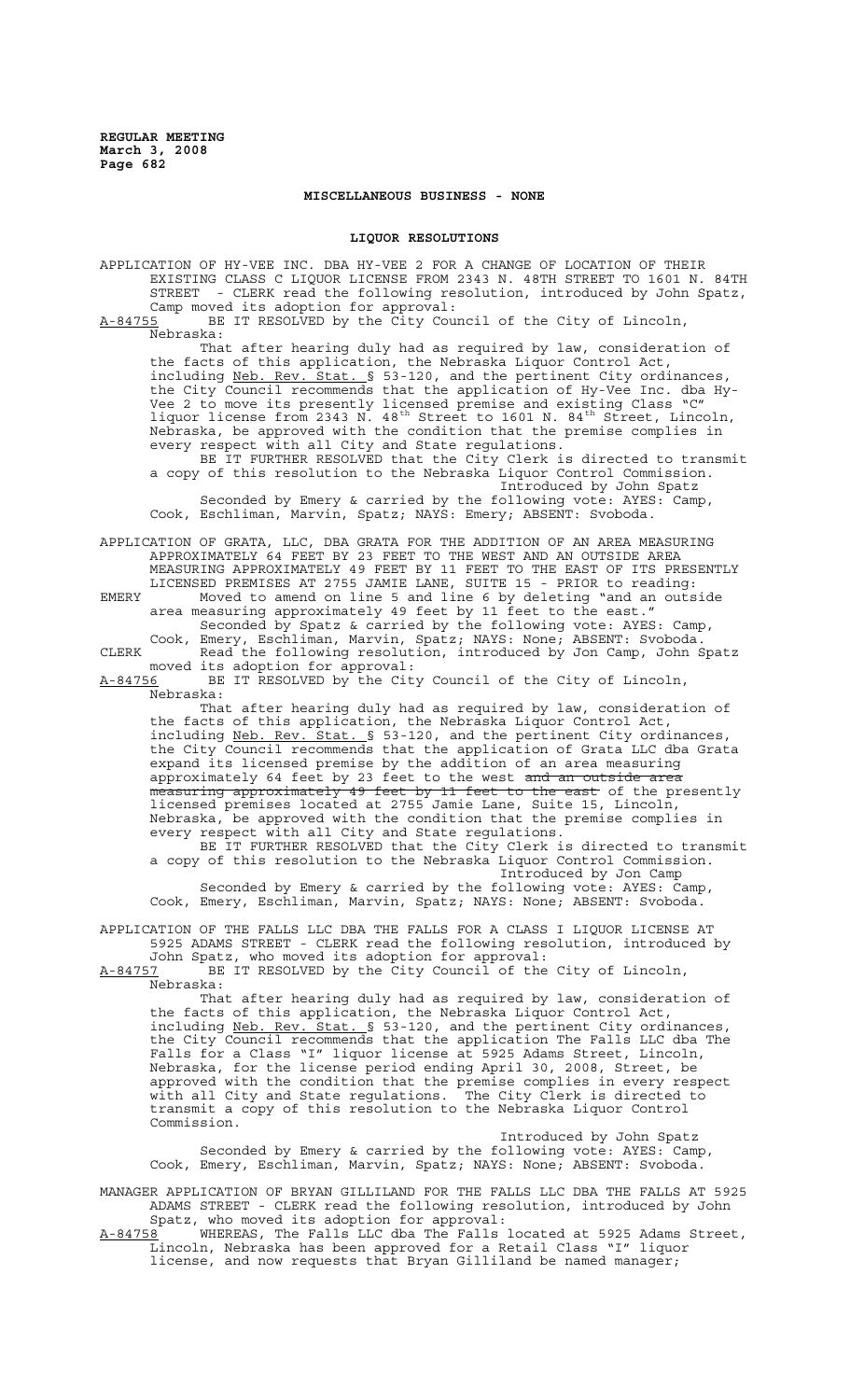WHEREAS, Bryan Gilliland appears to be a fit and proper person to manage said business.

NOW, THEREFORE, BE IT RESOLVED by the City Council of the City of Lincoln, Nebraska:

That after hearing duly had as required by law, consideration of the facts of this application, the Nebraska Liquor Control Act, and the pertinent City ordinances, the City Council recommends that Bryan Gilliland be approved as manager of this business for said licensee. The City Clerk is directed to transmit a copy of this resolution to the Nebraska Liquor Control Commission.

Introduced by John Spatz Seconded by Emery & carried by the following vote: AYES: Camp, Cook, Emery, Eschliman, Marvin, Spatz; NAYS: None; ABSENT: Svoboda.

MANAGER APPLICATION OF JESS VETROVSKY FOR GAS 'N SHOP INC. DBA GIT 'N SPLIT AT 3201 WEST O STREET, 1545 CORNHUSKER HWY., 2801 O STREET, 5560 S. 48TH STREET, 4401 N. 27TH STREET, AND 951 WEST O STREET - CLERK read the following resolution, introduced by John Spatz, who moved its adoption for approval:<br>A-84759 WHEREAS

A-84759 WHEREAS, Gas 'N Shop Inc. dba Git 'N Split located at 3201 West O Street, 1545 Cornhusker Hwy., 2801 O Street, 5560 S. 48<sup>th</sup> Street, 4401 N. 27<sup>th</sup> Street, and 951 West O Street, Lincoln Nebraska have been

approved for Retail Class "B" and "D" liquor licenses, and now requests that Jess Vetrovsky be named manager;

WHEREAS, Jess Vetrovsky appears to be a fit and proper person to manage said business.

NOW, THEREFORE, BE IT RESOLVED by the City Council of the City of Lincoln, Nebraska:

That after hearing duly had as required by law, consideration of the facts of this application, the Nebraska Liquor Control Act, and the pertinent City ordinances, the City Council recommends that Jess Vetrovsky be approved as manager of this business for said licensee. The City Clerk is directed to transmit a copy of this resolution to the Nebraska Liquor Control Commission.

Introduced by John Spatz

Seconded by Emery & carried by the following vote: AYES: Camp, Cook, Emery, Eschliman, Marvin, Spatz; NAYS: None; ABSENT: Svoboda.

MANAGER APPLICATION OF JESS VETROVSKY FOR GAS 'N SHOP DBA GAS 'N SHOP AT 345 WEST O STREET - CLERK read the following resolution, introduced by John Spatz, who moved its adoption for approval:<br>A-84760 WHEREAS, Gas "N Shop Inc. dba Gas 'N

A-84760 WHEREAS, Gas "N Shop Inc. dba Gas 'N Shop located at 345 West O Street, Lincoln, Nebraska has been approved for a Retail Class "D" liquor license, and now requests that Jess Vetrovsky be named manager;

WHEREAS, Jess Vetrovsky appears to be a fit and proper person to manage said business.

NOW, THEREFORE, BE IT RESOLVED by the City Council of the City of Lincoln, Nebraska:

That after hearing duly had as required by law, consideration of the facts of this application, the Nebraska Liquor Control Act, and the pertinent City ordinances, the City Council recommends that Jess Vetrovsky be approved as manager of this business for said licensee. The City Clerk is directed to transmit a copy of this resolution to the Nebraska Liquor Control Commission.

Introduced by John Spatz Seconded by Emery & carried by the following vote: AYES: Camp, Cook, Emery, Eschliman, Marvin, Spatz; NAYS: None; ABSENT: Svoboda.

APPLICATION OF THE GARAGE SPORTS BAR & GRILL INC. DBA THE GARAGE SPORTS BAR & GRILL FOR A CLASS I LIQUOR LICENSE AT 5551 S. 48TH STREET - CLERK read the following resolution, introduced by John Spatz, who moved its adoption for approval:<br>A-84761 BE IT RESOLVED b

BE IT RESOLVED by the City Council of the City of Lincoln, Nebraska:

That after hearing duly had as required by law, consideration of the facts of this application, the Nebraska Liquor Control Act, including Neb. Rev. Stat. § 53-120, and the pertinent City ordinances, the City Council recommends that the application of The Garage Sports Bar & Grill Inc. dba The Garage Sports Bar & Grill for a Class "I" liquor license at 5551 S. 48<sup>th</sup> Street, Lincoln, Nebraska, for the license period ending April 30, 2008, be approved with the condition that the premise complies in every respect with all city and state regulations. The City Clerk is directed to transmit a copy of this resolution to the Nebraska Liquor Control Commission.

Introduced by John Spatz Seconded by Emery & carried by the following vote: AYES: Camp, Cook, Emery, Eschliman, Marvin, Spatz; NAYS: None; ABSENT: Svoboda.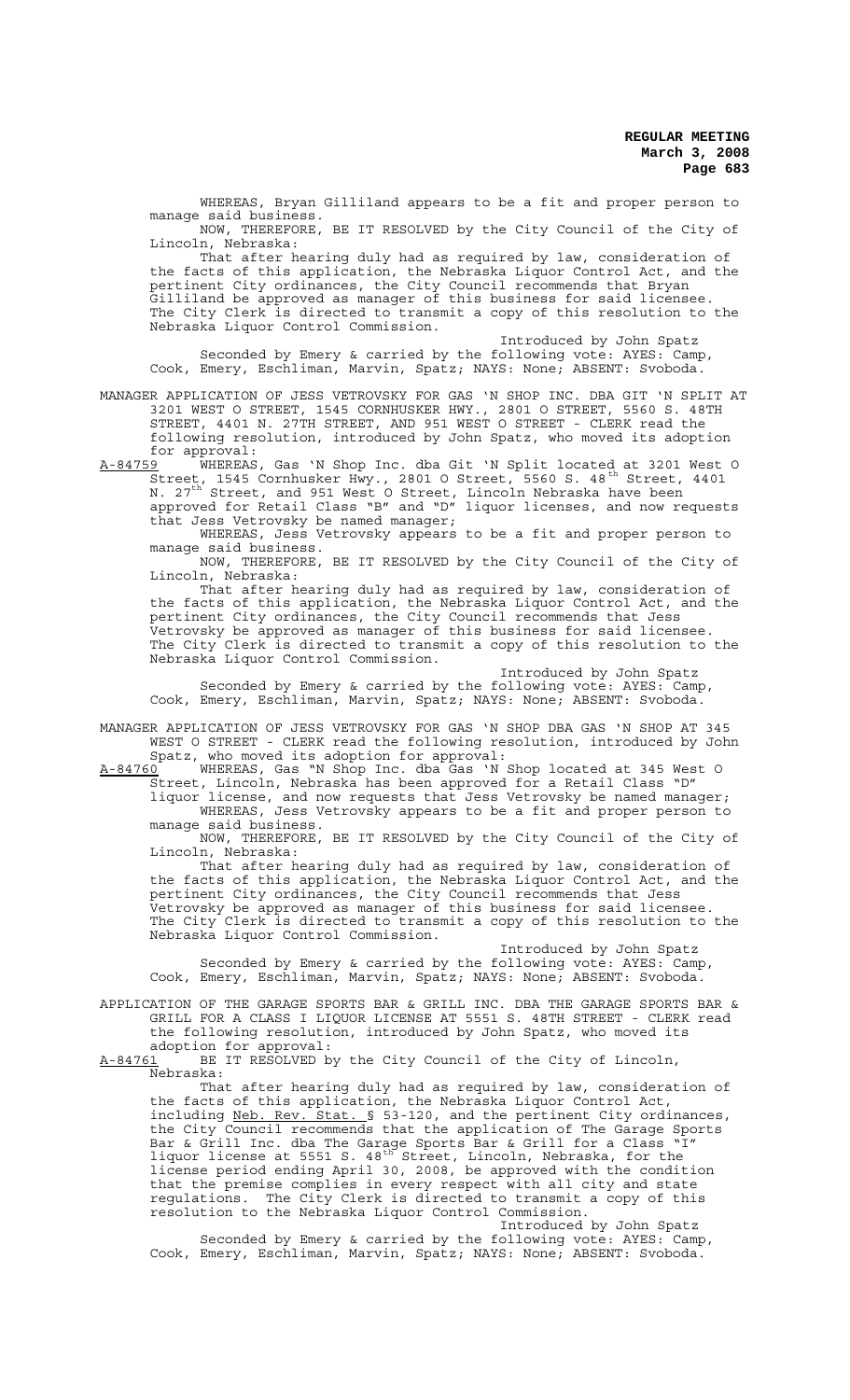MANAGER APPLICATION OF PATRICIA A. WESTPHAL FOR THE GARAGE SPORTS BAR & GRILL INC. DBA THE GARAGE SPORTS BAR & GRILL AT 5551 S. 48TH STREET - CLERK read the following resolution, introduced by John Spatz, who moved its adoption for approval:

A-84762 WHEREAS, The Garage Sports Bar & Grill Inc. dba The Garage Sports Bar & Grill located at 5551 S. 48th Street, Lincoln, Nebraska has been approved for a Retail Class "I" liquor license, and now requests that Patricia A. Westphal be named manager;

WHEREAS, Patricia A. Westphal appears to be a fit and proper person to manage said business.

NOW, THEREFORE, BE IT RESOLVED by the City Council of the City of Lincoln, Nebraska:

That after hearing duly had as required by law, consideration of the facts of this application, the Nebraska Liquor Control Act, and the pertinent City ordinances, the City Council recommends that Patricia A. Westpahl be approved as manager of this business for said licensee. The City Clerk is directed to transmit a copy of this resolution to the Nebraska Liquor Control Commission.

Introduced by John Spatz Seconded by Emery & carried by the following vote: AYES: Camp, Cook, Emery, Eschliman, Marvin, Spatz; NAYS: None; ABSENT: Svoboda.

# **ORDINANCES - 2ND READING & RELATED RESOLUTIONS (as required)**

CHANGE OF ZONE 07022 - APPLICATION OF HOPPE PARTNERS LTD. FOR A CHANGE OF ZONE FROM R-6 RESIDENTIAL DISTRICT TO B-4 LINCOLN CENTER BUSINESS DISTRICT ON PROPERTY GENERALLY LOCATED AT THE SOUTHEAST CORNER OF S. 19<sup>TH</sup> AND L STREETS - CLERK read an ordinance, introduced by John Spatz, amending the Lincoln Zoning District Maps attached to and made a part of Title 27 of the Lincoln Municipal Code, as provided by Section 27.05.020 of the Lincoln Municipal Code, by changing the boundaries of the districts established and shown thereon, the second time.

APPROVING AN INTERLOCAL AGREEMENT BETWEEN THE CITY AND COUNTY FOR THE IMPROVEMENT OF ALVO ROAD GENERALLY FROM N.W. 12TH STREET TO N. 16TH STREET, AND N. 14TH STREET NORTH AND SOUTH OF ALVO ROAD. (RELATED ITEMS: 08R-37, 08R-38, 08-9)- PRIOR to reading:

COOK Moved to continue Public Hearing for one week with action on March 10, 2008.

Seconded by Emery & carried by the following vote: AYES: Camp, Cook, Emery, Eschliman, Marvin, Spatz; NAYS: None; ABSENT: Svoboda.

APPROVING THE SECOND AMENDMENT TO THE FALLBROOK ANNEXATION AGREEMENT BETWEEN THE CITY AND NEBCO, INC. FOR THE IMPROVEMENT OF ALVO ROAD GENERALLY FROM N.W. 12TH STREET TO N. 1ST STREET, AND THE FUTURE DESIGN OF N.W. 12TH STREET FROM ALVO ROAD TO HIGHWAY 34. (RELATED ITEMS: 08R-37, 08R-38, 08- 9) (ACTION DATE: 2/11/08) - PRIOR to reading:

COOK Moved to continue Public Hearing for one week with action on March 10, 2008.

Seconded by Emery & carried by the following vote: AYES: Camp, Cook, Emery, Eschliman, Marvin, Spatz; NAYS: None; ABSENT: Svoboda.

AMENDING THE HIGHWAY ALLOCATION BOND ORDINANCE #18863 TO REVISE THE PROJECT DESCRIPTION FOR ALVO ROAD TO INCLUDE THE IMPROVEMENT OF ALVO ROAD GENERALLY FROM N.W. 12TH STREET TO N. 16TH STREET, AND N. 14TH STREET NORTH AND SOUTH OF ALVO ROAD. (RELATED ITEMS: 08R-37, 08R-38, 08-9) (ACTION DATE: 2/25/08)- PRIOR to reading:

COOK Moved to continue Public Hearing for one week with action on March 10, 2008.

Seconded by Emery & carried by the following vote: AYES: Camp, Cook, Emery, Eschliman, Marvin, Spatz; NAYS: None; ABSENT: Svoboda.

CLERK Read an ordinance, introduced by Robin Eschliman, amending Ordinance No. 18863 by amending Section 1 to revise the project description for Project No. 902270 to provide that the Alvo Road improvements shall be from N.W. 12th Street to N. 16th Street and to also provide for improvements to N. 14th Street; and by repealing Section 1 of Ordinance No. 18863 as hitherto existing, the second time.

AMENDING SECTION 12.20.050 OF THE LINCOLN MUNICIPAL CODE RELATING TO PERMITS AND REQUIREMENTS FOR PLANTING, MAINTAINING, REMOVAL, AND DESTRUCTION OF TREES ALONG PUBLIC WAYS TO INCORPORATE THE STREET TREE VOUCHER PROGRAM - CLERK read an ordinance, introduced by Ken Svoboda, amending Section 12.20.050 the Lincoln Municipal Code relating to permits and requirements for the planting, maintaining, removal, and destruction of trees along public ways to incorporate the Street Tree Voucher Program; and repealing Section 12.20.050 of the Lincoln Municipal Code as and repearing zooner.<br>hitherto existing, the second time.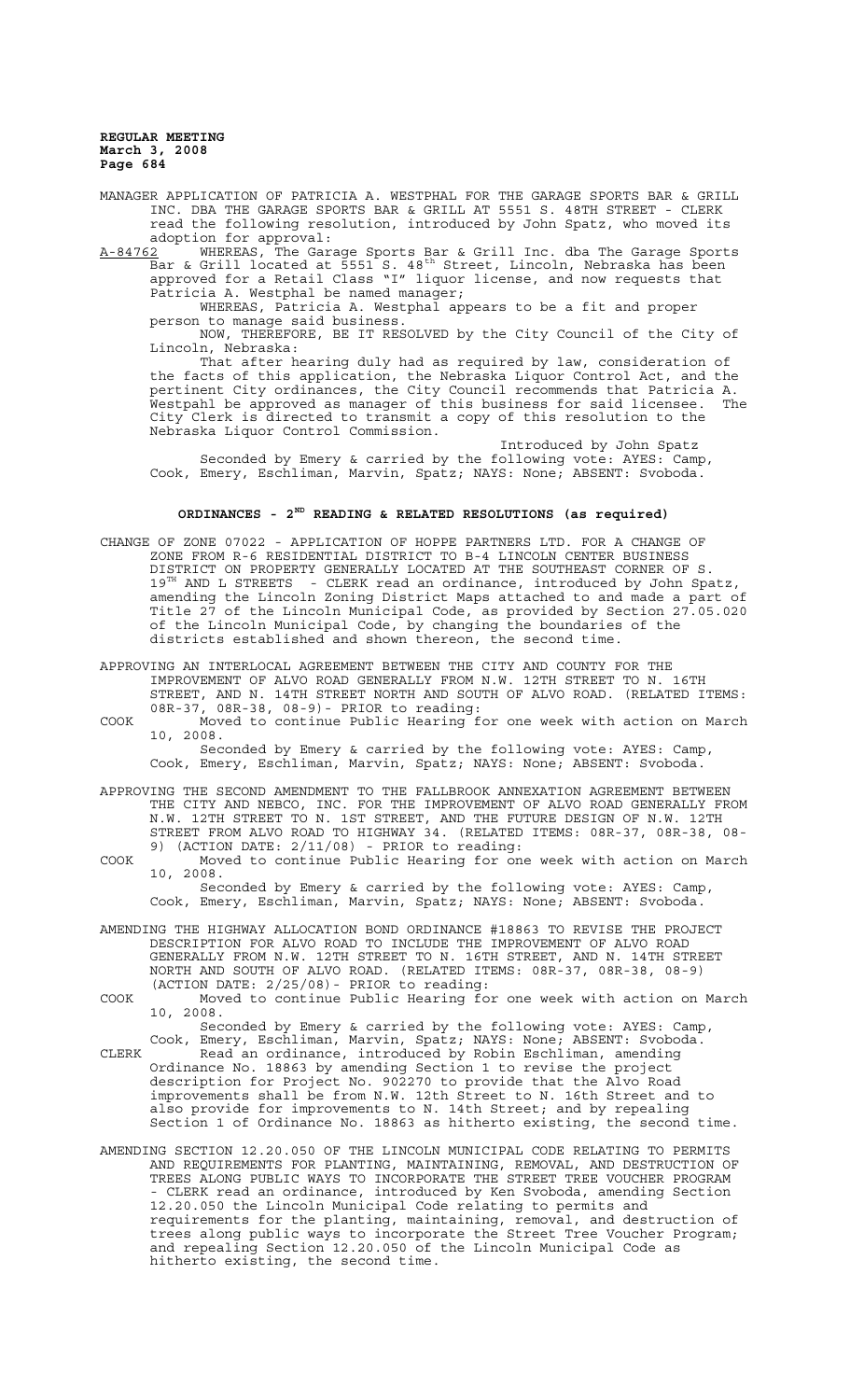- VACATION NO. 07009 VACATING N. 1ST STREET FROM THE NORTH RIGHT-OF-WAY LINE OF Q STREET TO THE NORTH PROPERTY LINE OF LOT 57 I.T. (RELATED ITEMS: 08-13, 06R-60) (ACTION DATE: 3/10/08) - CLERK read an ordinance, introduced by Ken Svoboda, vacating North 1st Street from the north right-of-way line of Q Street to the north property line of Lot 57 I.T., and retaining title thereto in the City of Lincoln, Lancaster County, Nebraska, the second time.
- APPROVING A CONSERVATION EASEMENT AGREEMENT BETWEEN PEOPLE'S CITY MISSION HOME AND THE CITY OF LINCOLN OVER APPROXIMATELY .92 ACRES GENERALLY LOCATED AT N. 1ST AND Q STREET, TO PRESERVE FLOOD STORAGE CAPACITY OF THE EASEMENT AREA. (RELATED ITEMS: 08-13, 06R-60) (ACTION DATE: 3/10/08)
- ANNEXATION 08001 AMENDING THE LINCOLN CORPORATE LIMITS MAP BY ANNEXING APPROXIMATELY 9.22 ACRES OF PROPERTY GENERALLY LOCATED AT N. 56TH STREET AND ALVO ROAD. (RELATED ITEMS  $08-14$ ,  $08-15$ ) (ACTION DATE:  $3/10/08$ ) CLERK read an ordinance, introduced by Ken Svoboda, annexing and including the below described land as part of the City of Lincoln, Nebraska and amending the Corporate Limits Map attached to and made a part of Ordinance No. 18208, to reflect the extension of the corporate limits boundary of the City of Lincoln, Nebraska established and shown thereon, the second time.
- CHANGE OF ZONE 08001 APPLICATION OF HARTLAND HOMES, INC. FOR A CHANGE OF ZONE FROM AG AGRICULTURAL DISTRICT TO H-4 GENERAL COMMERCIAL DISTRICT ON PROPERTY GENERALLY LOCATED AT N. 56TH STREET AND ALVO ROAD. (RELATED ITEMS 08-14, 08-15) (ACTION DATE: 3/10/08) - CLERK read an ordinance, introduced by Ken Svoboda, amending the Lincoln Zoning District Maps attached to and made a part of Title 27 of the Lincoln Municipal Code, as provided by Section 27.05.020 of the Lincoln Municipal Code, by changing the boundaries of the districts established and shown thereon, the second time.
- CHANGE OF ZONE 08005 AMENDING SECTION 27.63.280 OF THE LINCOLN MUNICIPAL CODE RELATING TO ZONING CODE SPECIAL PERMITS TO ALLOW A SPECIAL PERMIT TO BE GRANTED FOR THE EXPANSION OR ENLARGEMENT OF A PREMISES DEVOTED TO OR OCCUPIED BY BUILDINGS OR STRUCTURES, THE USE OF WHICH CONSTITUTES A NONCONFORMING OR NONSTANDARD USE - CLERK read an ordinance, introduced by Ken Svoboda, amending Section 27.63.280 of the Lincoln Municipal code relating to Zoning Code Special Permits to allow a special permit to be granted for the expansion or enlargement of a premises devoted to or occupied by buildings or structures, the use of which constitutes a nonconforming or nonstandard use, and repealing Section 27.63.280 of the Lincoln Municipal Code as hitherto existing, the second time.
- CHANGE OF ZONE 08002 APPLICATION OF OLDERBAK ENTERPRISES NORTH, LLC AND FOSTER INVESTMENT, LLC FOR A CHANGE OF ZONE FROM R-2 RESIDENTIAL DISTRICT TO B-1 LOCAL BUSINESS DISTRICT ON PROPERTY GENERALLY LOCATED AT THE NORTHWEST CORNER OF S.W. 6TH STREET AND WEST A STREET - CLERK read an ordinance, introduced by Ken Svoboda, amending the Lincoln Zoning District Maps attached to and made a part of Title 27 of the Lincoln Municipal Code, as provided by Section 27.05.020 of the Lincoln Municipal Code, by changing the boundaries of the districts established and shown thereon, the second time.
- CHANGE OF ZONE 08003 APPLICATION OF OLDERBAK ENTERPRISES NORTH, LLC FOR A CHANGE OF ZONE FROM O-2 SUBURBAN OFFICE DISTRICT TO B-3 COMMERCIAL DISTRICT ON PROPERTY GENERALLY LOCATED NORTHWEST OF THE INTERSECTION OF S. 48TH AND MEREDETH STREET. (RELATED ITEMS: 08-17, 08R-65)(ACTION DATE: 3/10/08) - PRIOR to reading:
- EMERY Moved to continue public hearing on Bill No. 08-17 for four weeks unless an agreement is reached.

Seconded by Spatz & carried by the following vote: AYES: Camp, Cook, Emery, Eschliman, Marvin, Spatz; NAYS: None; ABSENT: Svoboda. CLERK Read an ordinance, introduced by Ken Svoboda, amending the Lincoln Zoning District Maps attached to and made a part of Title 27 of the Lincoln Municipal Code, as provided by Section 27.05.020 of the Lincoln Municipal Code, by changing the boundaries of the districts established as shown thereon, the second time.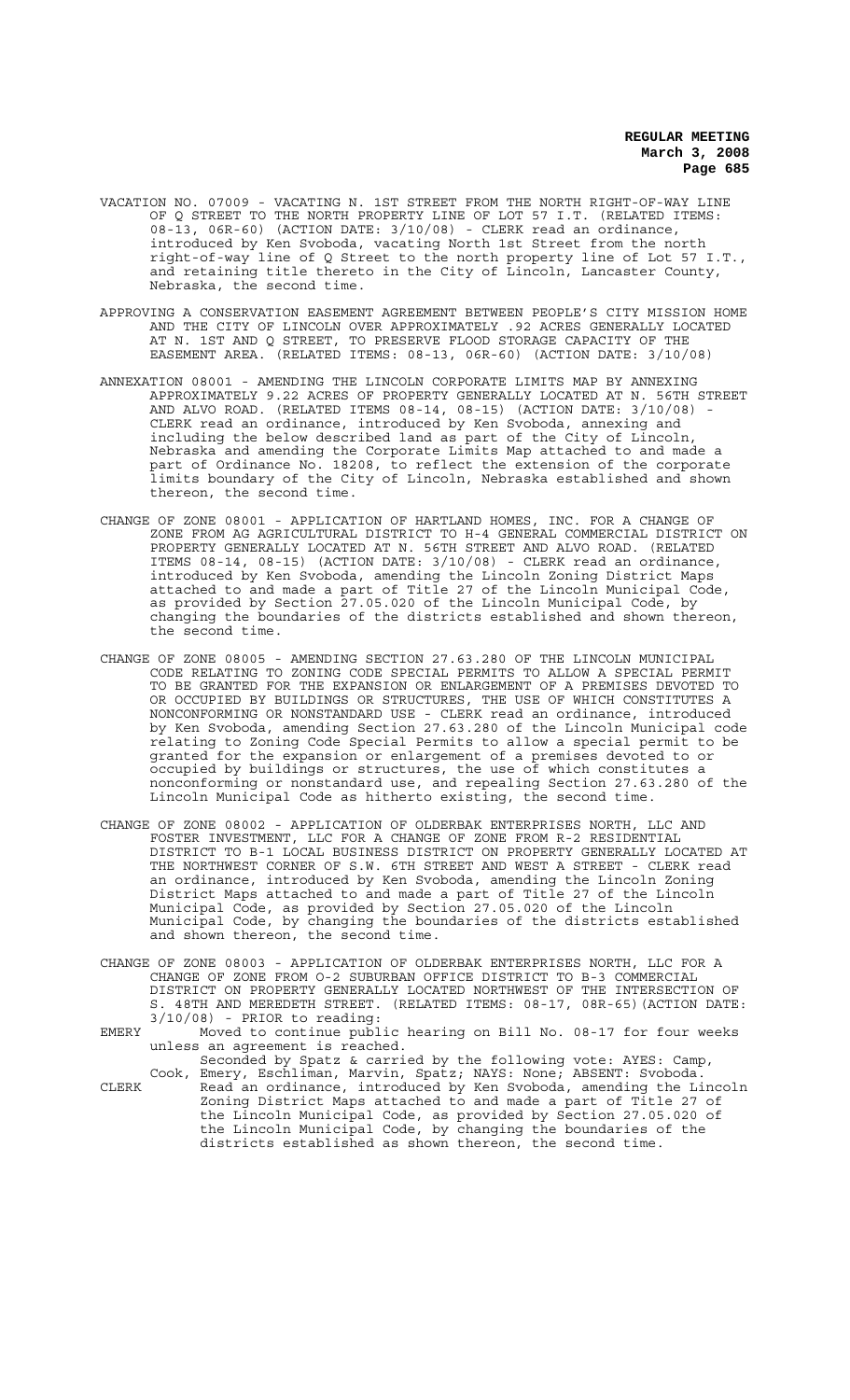SPECIAL PERMIT 08007 - APPEAL OF KEITH SACKSCHEWSKY TO THE PLANNING COMMISSION'S CONDITIONAL APPROVAL OF THE APPLICATION OF OLDERBAK ENTERPRISES NORTH LLC TO EXPAND A NONCONFORMING USE TO INCREASE THE AREA WHERE THE SALE OF ALCOHOLIC BEVERAGES FOR CONSUMPTION OFF THE PREMISES IS ALLOWED, ON PROPERTY GENERALLY LOCATED NORTHWEST OF THE INTERSECTION OF S. 48TH STREET AND MEREDETH STREET. (RELATED ITEMS: 08-17, 08R-65) (ACTION DATE: 3/10/08)PRIOR to reading:

EMERY Moved to continue public hearing on Bill No. 08R-65 for four weeks unless an agreement is reached. Seconded by Spatz & carried by the following vote: AYES: Camp, Cook, Emery, Eschliman, Marvin, Spatz; NAYS: None; ABSENT: Svoboda.

CHANGE OF ZONE 08004 - APPLICATION OF OLDERBAK ENTERPRISES NORTH, LLC FOR A CHANGE OF ZONE FROM R-T RESIDENTIAL TRANSITION DISTRICT TO B-1 LOCAL BUSINESS DISTRICT ON PROPERTY GENERALLY LOCATED AT N. 48TH STREET AND HARTLEY STREET - CLERK read an ordinance, introduced by Ken Svoboda, amending the Lincoln Zoning District Maps attached to and made a part of Title 27 of the Lincoln Municipal Code, by changing the boundaries of the districts established and shown thereon, the second time.

ADOPTING THE SUPPLEMENTS TO THE LINCOLN MUNICIPAL CODE DATED JUNE, 2007 AND DECEMBER, 2007 AS PART OF THE OFFICIAL LINCOLN MUNICIPAL CODE - CLERK read an ordinance, introduced by Ken Svoboda, adopting the supplements to the Lincoln Municipal Code dated June 2007 and December 2007 as part of the official Lincoln Municipal Code, the second time.

## **PUBLIC HEARING RESOLUTIONS**

ACCEPTING THE REPORT OF NEW AND PENDING CLAIMS AGAINST THE CITY AND APPROVING DISPOSITION OF CLAIMS SET FORTH FOR THE PERIOD OF FEBRUARY 1 - 15, 2008 PRIOR to reading: CAMP Moved to amend Bill No. 08R-62 to delay the Christina Collins claim for two weeks with continued public hearing and action on March 17, 2008. Seconded by Spatz & carried by the following vote: AYES: Camp, Cook, Emery, Eschliman, Marvin, Spatz; NAYS: None; ABSENT: Svoboda. CLERK Read the following resolution, introduced by Ken Svoboda, but moved by John Spatz, who moved its adoption: A-84763 BE IT RESOLVED by the City Council of the City of Lincoln,  $A-84763$  BE Nebraska: That the claims listed in the attached report, marked as Exhibit "A", dated February 18, 2008, of various new and pending tort claims filed against the City of Lincoln with the Office of the City Attorney or the Office of the City Clerk, as well as claims which have been disposed of, are hereby received as required by Neb. Rev. Stat. § 13-905 (Reissue 1997). The dispositions of claims by the Office of the City Attorney, as shown by the attached report, are hereby approved: DENIED ALLOWED/SETTLED Janene Way NAS\* Anisha Townsend \$8,000.00 Carlos Moore \$ 74.00 Gene Cook 2,869.52 Janene Way  $\begin{array}{l} \text{MAS*} \ \text{Carlos Moore} \ \text{S} \ \text{S} \ \text{Alex Shevchuk} \ \text{Slex Shevchuk} \ \text{Dale Van Dusen} \ \text{MAS*} \ \text{MAS*} \ \text{Jim Laws Jr.} \ \end{array} \begin{array}{l} \text{Amissal} \ \text{Fous.} \ \text{Bessus} \ \text{Carelos} \ \text{Bessus} \ \text{Carelos} \ \text{Bessus} \ \text{Bessus} \ \text{Alexus J:} \ \text{MAS*} \ \end{array} \begin{array}{l} \text{Amissal} \ \$ Dale Van Dusen NAS\* Jim Laws Jr. 303.65 Christina Collins 8,828.00 Amy Plettner 2,270.00 Jesse Jones 61.02 \* No Amount Specified. The City Attorney is hereby directed to mail to the various claimants listed herein a copy of this resolution which shows the final

disposition of their claim. Introduced by John Spatz Seconded by Emery & carried by the following vote: AYES: Camp,

Cook, Emery, Eschliman, Marvin, Spatz; NAYS: None; ABSENT: Svoboda.

APPROVING AN INTERLOCAL AGREEMENT BETWEEN THE CITY AND LANCASTER COUNTY TO JOINTLY PURCHASE RIGHT-OF-WAY FOR THE EAST BELTWAY - CLERK read the following resolution, introduced by Ken Svoboda, but moved by John Spatz who moved its adoption for approval:<br>A-84764 BE IT RESOLVED by the City Cour

BE IT RESOLVED by the City Council of the City of Lincoln, Nebraska:

That the attached Interlocal Agreement between the City of Lincoln and Lancaster County to jointly purchase right-of-way for the East Beltway, upon the terms and conditions set forth in said Agreement, which is attached hereto marked as Attachment "A", is hereby approved and the Mayor is authorized to execute the same on behalf of the City of Lincoln.

The City Clerk is directed to transmit one fully executed original of said Agreement to Susan Starcher for filing with Lancaster County. Introduced by John Spatz

Seconded by Emery & carried by the following vote: AYES: Camp, Cook, Emery, Eschliman, Marvin, Spatz; NAYS: None; ABSENT: Svoboda.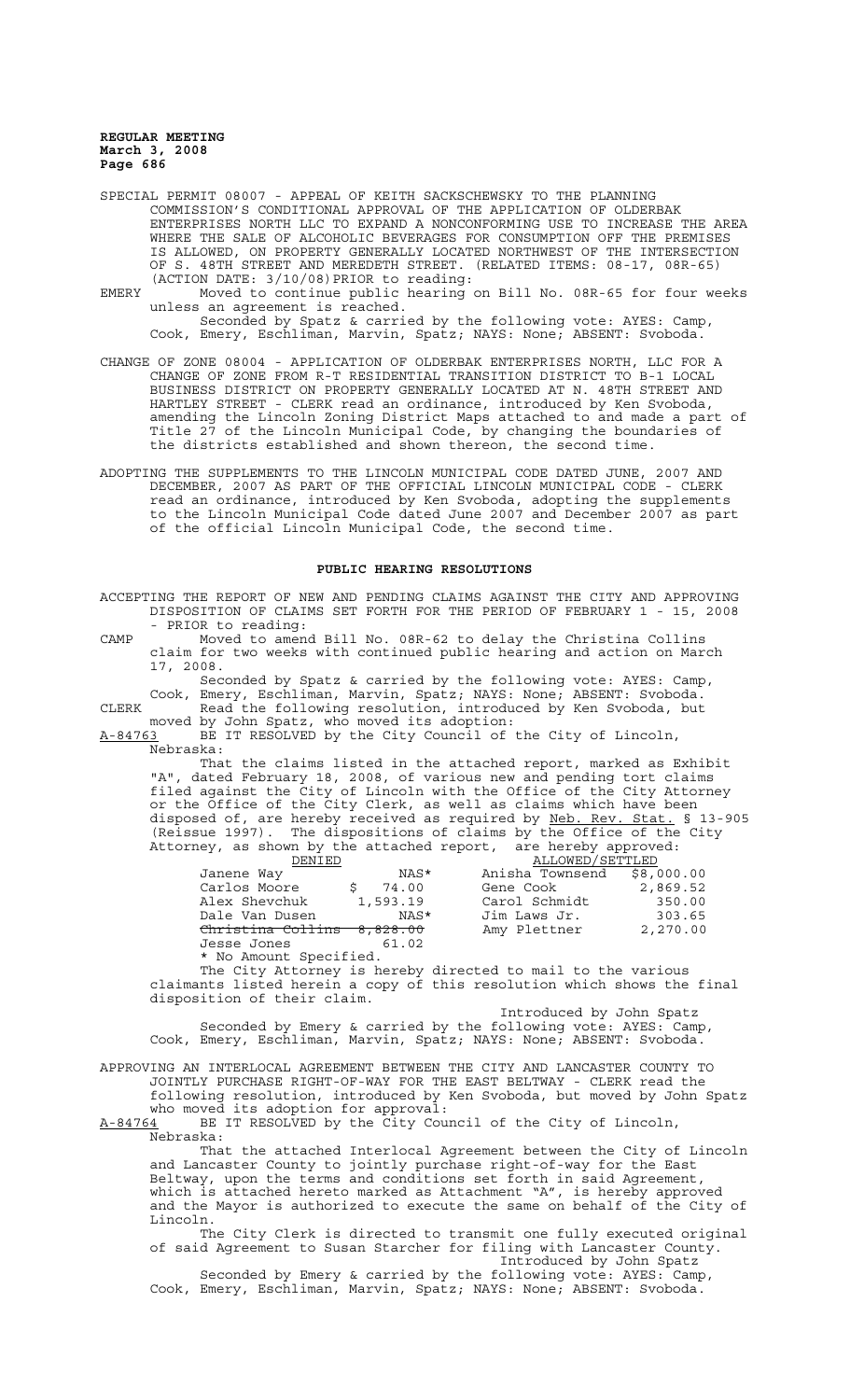DIRECTING SUBMITTAL TO THE QUALIFIED ELECTORS OF THE CITY A PROPOSED CHARTER AMENDMENT AMENDING ARTICLE IV, SECTION 12, OF THE CHARTER RELATING TO THE DUTIES OF THE MAYOR TO CLARIFY THAT THE MAYOR MUST APPROVE PURCHASES AND CONTRACTS IN EXCESS OF \$25,000; AMEND ARTICLE VII, SECTION 2 OF THE CHARTER RELATING TO THE POWERS AND DUTIES OF THE PURCHASING DIVISION TO PROVIDE THAT THE PURCHASING DIVISION SHALL ADVERTISE FOR FORMAL SEALED BIDS FOR ANY CONTRACT IN EXCESS OF \$25,000, PROVIDED THE MAYOR MAY AUTHORIZE CONSTRUCTION OF PUBLIC WORKS AND UTILITIES INFRASTRUCTURES WHERE THE CITY SUBSIDY OR REIMBURSEMENT DOES NOT EXCEED \$100,000, AND PROVIDED FURTHER THAT THE MAYOR MAY DELEGATE THE EXECUTION OF ANY PURCHASE CONTRACT AWARD OF LESS THAN \$25,000; AND AMEND ARTICLE VIII, SECTION 5 RELATING TO THE AWARDING OF STREET IMPROVEMENT CONTRACTS TO PROVIDE THE CITY MAY MAKE IMPROVEMENTS NOT TO EXCEED \$25,000 WHERE IT HAS NOT RECEIVED ANY BIDS ON A STREET IMPROVEMENT PROJECT - CLERK read the following resolution, introduced by Ken Svoboda, but moved by John Spatz, who moved its adoption:

A-84747 WHEREAS, under the provisions of Article XI, Section 4, of the Constitution of the State of Nebraska, a proposed Charter amendment may be submitted to a vote of the qualified electors at a special election proposed by the City Council of the City of Lincoln, Nebraska:

NOW, THEREFORE, BE IT RESOLVED by the City Council of the City of Lincoln, Nebraska:

1. That at the primary election to be held on Tuesday, the 13th day of May, 2008, there shall be submitted to a vote of the qualified electors of the City of Lincoln, Nebraska, for adoption or rejection, the following proposed amendment to the Charter of the City of Lincoln: CHARTER AMENDMENT

Amend Article IV, Section 12 of the Charter relating to the duties of the mayor to require the mayor to personally make or approve all purchases and contracts in excess of \$25,000; amend Article VII, Section 1 of the Charter relating to the purchasing division to harmonize the requirement that the mayor must approve purchases and contracts in excess of \$25,000; amend Article VII, Section 2 of the Charter relating to the powers and duties of the purchasing division to provide that the purchasing division shall advertise for formal sealed bids for any contract in excess of \$25,000, provided the mayor may authorize construction of public works and utilities infrastructures where the city subsidy or reimbursement does not exceed \$100,000, and provided further that the mayor may delegate the execution of any purchase, contract award, or other document involving less than \$25,000; and amend Article VIII, Section 5 relating to the awarding of street improvement contracts to provide the city may make improvements not to exceed \$25,000 where it has not received any bids on a street improvement project.

#### ARTICLE IV

ELECTION AND ORGANIZATION OF ADMINISTRATION RECALL, INITIATIVE AND REFERENDUM

Sec. 12. Duties of Mayor. The executive and administrative power of the city shall be vested in and exercised by a mayor, who shall also be the ceremonial head of the city government. The mayor shall maintain an office in city hall and shall devote full time to the duties of that office. The mayor shall be elected by the people at large on an at-large, nonpartisan basis and shall serve for a term of four years.

The mayor shall be fully responsible for the proper conduct of the executive and administrative work and affairs of the city. He The mayor shall have the power and shall be required to:

(1) Exercise supervision over all departments and agencies of the city government and provide for the coordination of their activities.

(2) Enforce the provisions of this charter, city ordinances, and all applicable laws.

(3) Exercise powers granted to him the mayor in this charter, ordinances and applicable laws concerning the appointment and removal of certain officers, employees, and members of boards and commissions.

(4) Submit annually to the council for its consideration a recommended operating budget and capital improvement program and budget.

(5) Exercise supervision over the making of purchases and contracts and personally make or approve all awards purchases and contracts in excess of five twenty-five thousand dollars (\$5,000 \$25,000.00).

(6) Cause to be prepared, transmitted to the council, and distributed to the public at least an annual report on the activities and accomplishments of the departments and agencies comprising the executive branch.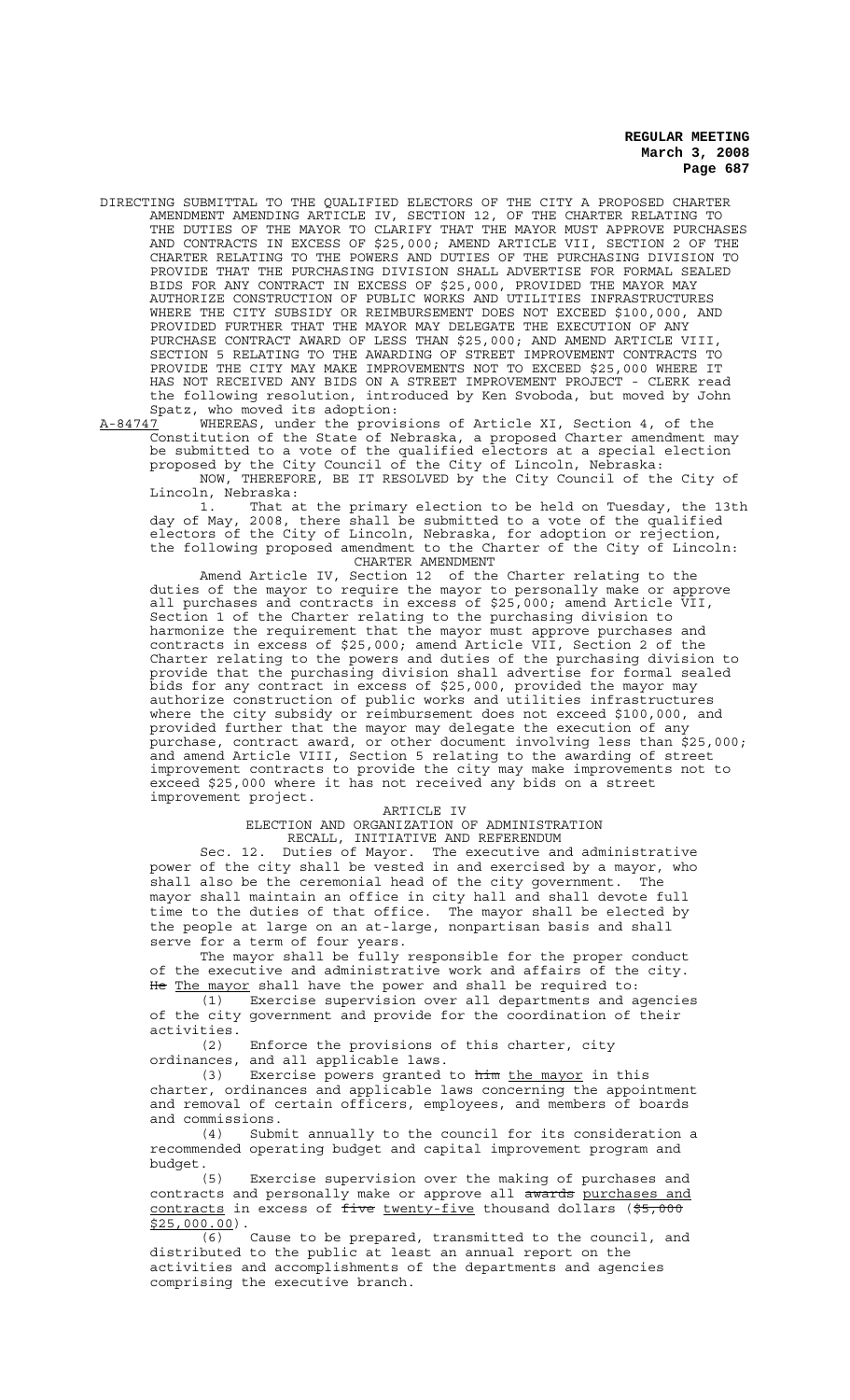(7) Promote and encourage improvement of the city government, encourage the commercial and industrial growth of the city, and promote and develop the prosperity and social well-being of its people.

(8) Exercise such other powers and perform such other duties as may be prescribed by this charter, ordinances and resolutions and applicable laws.

The mayor shall be responsible for appointments of officers and employees in the executive branch, but he the mayor may delegate to department and division heads the authority to make certain appointments. He The mayor shall appoint with council approval the heads of all departments established in this charter, and he may remove, without council approval, the heads of such departments.

The mayor shall have the power to conduct investigations of the operations of affairs relating to the performance of any officer, employee, department or agency of the city in any manner with respect to which the mayor may have authority or responsibility. In conducting investigations the mayor shall have the power to administer oaths, to subpoena witnesses, other than councilmen members, and to compel the production of books and papers pertinent to such investigation. Any person who shall fail to appear in response to subpoena, or shall refuse to answer any questions or produce any books or records pertinent to such investigation, or shall knowingly give false testimony therein, shall be guilty of a misdemeanor, and shall be subject to such penalties as may be fixed by ordinance, which the council is hereby authorized to pass, and to such other penalties as may be provided by law.

ARTICLE VII

CONTRACTS AND PURCHASES

Sec. 1. Purchasing Division Created. There shall be established and maintained in the finance department a purchasing division, the head of which shall be the purchasing agent of the city. The purchasing agent, acting in accordance with provisions of this charter and rules and regulations established by ordinance, shall purchase and contract for all materials, parts, supplies, and equipment required by any department or agency of the city government.

The provisions of this section shall govern and apply notwithstanding any existing provisions of this charter to the contrary. Sec. 2. Purchasing Division, Powers and Duties. The purchasing division, in making any purchase in the amount of \$10,000.00 \$25,000.00 or more, or any other department or agency, in making any contract committing the city to any expenditure of \$10,000.00 \$25,000.00 or more, shall advertise for formal sealed bids to be opened in public and to be the basis for awards. All advertisements soliciting bids shall be published at least once in the official paper of the city, if there be one, and if there be no official newspaper, then in at least one daily newspaper published and in general circulation in the city. Purchases and contracts involving the expenditure of less than \$10,000.00 \$25,000.00 may be made without calling for formal sealed bids, but at least three informal bids shall be secured and recorded if practicable.

Competitive bidding shall not be required in purchasing unique or noncompetitive articles or in contracting for professional services. The  $m$ ayor, or council/ by the affirmative vote of six of its members, or by a unanimous vote, if fewer than six but at least four members are present, may waive the competitive bidding requirement if such waiver is necessary to meet an emergency threatening serious loss of life, health or property in the community.

The city council may by unanimous vote of the members present authorize the purchase of supplies or the expenditure of funds for the operation or maintenance of any utility operated by the city without estimate or advertising for bids, in which event supplies so authorized may be purchased in the open market. The mayor may, without formal sealed bids, authorize the construction of public works and utilities infrastructures by private entities when the city's payment of reimbursement or subsidies for such construction does not exceed \$100,000.00.

All awards shall be made to the lowest responsible bidder. The city council shall by ordinance establish those criteria to be considered in determining the lowest responsible bidder. The city shall always have the power to reject all bids and to readvertise if it wishes to do so. The authority of the mayor shall not be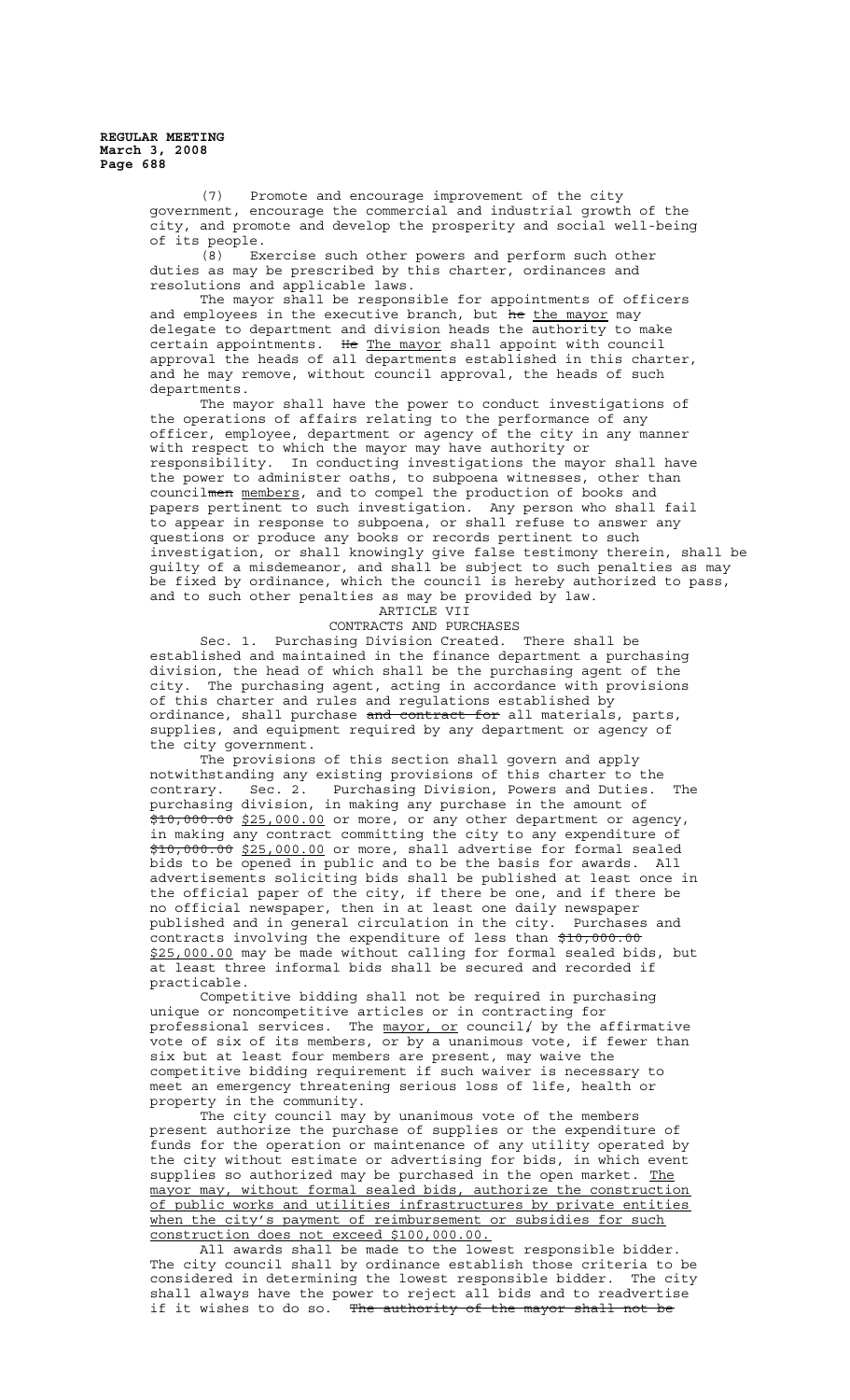delegated to make any purchase or contract award in excess of ten thousand dollars. The mayor may delegate the execution of any purchase, contract award, or other document which has a direct financial impact to the city of less than \$25,000.00. The city may require that successful bidders provide good

and sufficient bonds of appropriate types to ensure deliveries and faithful performance in connection with the purchases or contracts involved.

The provisions of this section shall govern and apply notwithstanding any existing provisions of this charter to the contrary.

## ARTICLE VIII STREETS, PUBLIC IMPROVEMENTS, PUBLIC UTILITIES, SPECIAL ASSESSMENTS

Sec. 5. Contract to Lowest Bidder. All street improvements, the cost of which, or any part thereof, is to be levied as a special tax on property, shall be done by contract with the lowest responsible bidder, provided, however, that if the city received no bids, the city may make improvements costing not to exceed  $$10,000.00 $25,000.00$  on a force account basis.

Said amendments shall be submitted to the qualified electors as a Charter amendment of Article IV, Section 12; Article VII, Sections 1 and 2; and Article VIII, Section 5 on the ballot and shall be printed on said ballot in the following form:

"CHARTER AMENDMENT -- AMEND ARTICLE IV, SECTION 12; ARTICLE VII, SECTIONS 1 AND 2; AND ARTICLE VIII, SECTION 5 OF THE CHARTER TO REQUIRE THE MAYOR TO MAKE OR APPROVE THE EXECUTION OF PURCHASES AND CONTRACTS GREATER THAN \$25,000; TO AUTHORIZE THE MAYOR TO DELEGATE THE EXECUTION OF CONTRACTS AND PURCHASES OF LESS THAN \$25,000; AND TO AUTHORIZE THE CONSTRUCTION OF PUBLIC WORKS AND UTILITIES PROJECTS BY COMPANIES WHEN THE CITY SUBSIDY DOES NOT EXCEED \$100,000.

SHALL ARTICLE IV, SECTION 12; ARTICLE VII, SECTIONS 1 AND 2; AND ARTICLE VIII, SECTION 5 OF THE CHARTER BE AMENDED TO REQUIRE THE MAYOR TO MAKE OR APPROVE THE EXECUTION OF PURCHASES AND CONTRACTS GREATER THAN \$25,000; TO AUTHORIZE THE MAYOR TO DELEGATE THE EXECUTION OF CONTRACTS AND PURCHASES OF LESS THAN \$25,000; AND TO AUTHORIZE THE CONSTRUCTION OF PUBLIC WORKS AND UTILITIES PROJECTS BY COMPANIES WHEN THE CITY SUBSIDY DOES NOT EXCEED \$100,000?

## VOTE FOR or AGAINST

I I vote FOR the proposed amendment.

G I vote AGAINST the proposed amendment."

2. That the City Clerk of the City of Lincoln is hereby directed to publish with her official certification, three times, and a week apart, the full text of the proposed amendments to be voted upon, as required by law, all as required by the Constitution of the State of Nebraska.

3. That the Mayor be and hereby is directed to proclaim and give notice that at the primary election to be held in the City of Lincoln, Nebraska, on Tuesday, the 13th day of May, 2008, there will be submitted to the qualified electors of the City of Lincoln, Nebraska, for adoption or rejection, the proposition set forth in Section 1 hereof, and the City Clerk is directed to publish the said proclamation as provided by law.

4. That the City Clerk of the City of Lincoln is further directed to notify the Election Commissioner of Lancaster County of the submission of this proposition, and to procure the necessary ballots and make all other necessary arrangements for the same.

Introduced by John Spatz Seconded by Emery & carried by the following vote: AYES: Camp, Cook, Emery, Eschliman, Marvin, Spatz; NAYS: None; ABSENT: Svoboda.

DIRECTING SUBMITTAL TO THE QUALIFIED ELECTORS OF THE CITY A PROPOSED CHARTER AMENDMENT AMENDING ARTICLE VII, SECTION 5 RELATING TO CONFLICTS OF INTEREST TO PROHIBIT ELECTED OFFICIALS AND DEPARTMENT DIRECTORS FROM ENTERING INTO CONTRACTS WITH THE CITY EITHER INDIVIDUALLY OR THROUGH A BUSINESS IN WHICH HE OR SHE HAS A DIRECT OR INDIRECT OWNERSHIP INTEREST AND TO REQUIRE THAT A DECLARATION OF A CONFLICT OF INTEREST MUST BE RECORDED IN THE MINUTES OF THE MEETING WHEN SO DECLARED; TO CLARIFY THAT UNFULFILLED PORTIONS OF CONTRACTS IN VIOLATION OF THE CONFLICT OF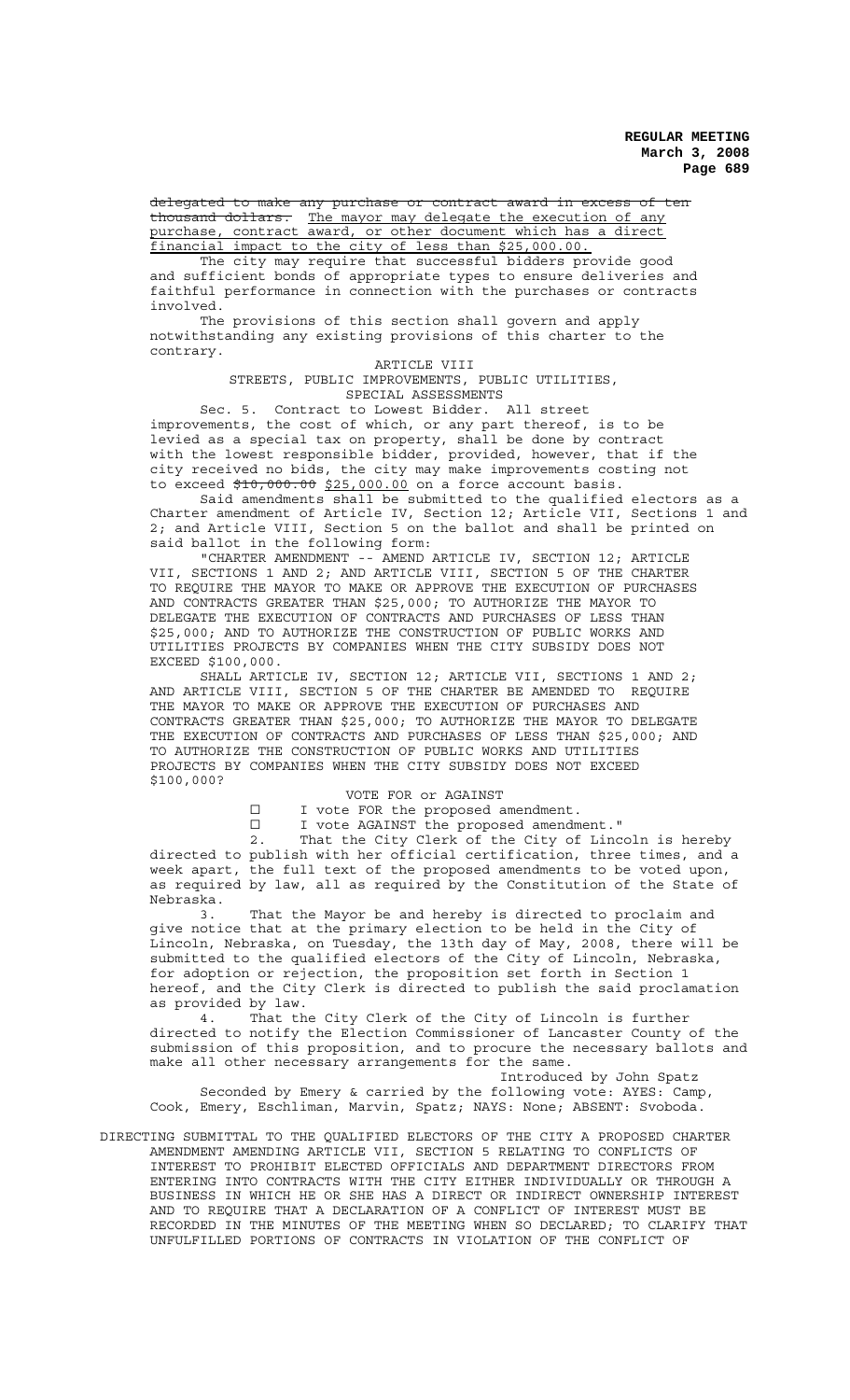INTEREST PROVISIONS MAY BE VOIDED BY THE MAYOR OR CITY COUNCIL; AND TO GENDER NEUTRALIZE THE EXISTING LANGUAGE - CLERK read the following resolution, introduced by Ken Svoboda and moved by Spatz for adoption: Seconded by Emery & TIED by the following vote: AYES: Cook, Emery,

Marvin; NAYS: Camp, Eschliman, Spatz. Due to a tie vote Bill No. 08R-64 will be carried over for the March 10, 2008 City Council meeting for action only.

# **ORDINANCE - 1ST READING & RELATED RESOLUTIONS (AS REQUIRED)**

- CREATING ALLEY PAVING DISTRICT NO. 364 IN THE ALLEY FROM D STREET TO F STREET, BETWEEN 33RD STREET AND 34TH STREET, AND ASSESSING THE COSTS THEREOF AGAINST THE BENEFITTED PROPERTY - CLERK read an ordinance, introduced by Jon Camp, creating Alley Paving District No. 364 defining the limits thereof, establishing the width of the roadway to be paved and the width of the grading to be done, providing for the curbing, guttering, and relaying of sidewalks, providing for the payment of the cost thereof, designating the property to be benefitted, providing for the acquisition of easements and additional right-of-way, if necessary, and repealing all ordinances or parts of ordinances in conflict herewith, the first time.
- APPROVING A LEASE AGREEMENT BETWEEN B&J PARTNERSHIP LTD. AND THE CITY OF LINCOLN FOR OFFICE SPACE AT 850 Q STREET FOR A PERIOD OF MARCH 1, 2008 THROUGH FEBRUARY 29, 2012 - CLERK read an ordinance, introduced by Jon Camp, accepting and approving a Lease Agreement between B&J Partnership, Ltd. and the City of Lincoln for a lease of approximately 3,217 square feet of space at 850 Q Street, Lincoln, Lancaster County, Nebraska for a four-year term commencing March 1, 2008 and continuing until February 29, 2012 for office use by Parking Services of the Urban Development Department, the first time.

#### **ORDINANCES - 3RD READING & RELATED RESOLUTIONS (as required)**

- CREATING AND ORDERING CONSTRUCTION OF SIDEWALK IMPROVEMENT DISTRICT NO. 95 IN VARIOUS LOCATIONS WITHIN THE CITY AND ASSESSING THE COST AGAINST THE BENEFITTED PROPERTY - PRIOR to reading:
- SPATZ Moved to amend Bill No. 08-8 on page 2, line 9 and 10 delete as follows:

"Lots 1,2,3,4,5,6, & 7, Block 16, West Lincoln Addition located in the Northwest Quarter of Section 15, Township 10 North, Range 6 East" (2441 North Main).

Seconded by Eschliman & carried by the following vote: AYES: Camp, Cook, Emery, Eschliman, Marvin, Spatz; NAYS: None; ABSENT: Svoboda.

CLERK Read an ordinance, introduced by John Spatz, creating and ordering construction of Sidewalk Improvement District No. 95, defining the limits thereof, providing for the construction of public sidewalks therein, providing for the payment of the cost thereof, designating the property to be benefitted and repealing all ordinances or parts of ordinances in conflict herewith, the third time.

SPATZ Moved to pass the ordinance as amended.

Seconded by Emery & carried by the following vote: AYES: Camp, Cook, Emery, Eschliman, Marvin, Spatz; NAYS: None; ABSENT: Svoboda. The ordinance, being numbered **#19047**, is recorded in Ordinance Book #26, Page

MISC. 08001 - AMENDING TITLE 26 OF THE LINCOLN MUNICIPAL CODE RELATING TO LAND SUBDIVISIONS BY AMENDING SECTION 26.19.010 TO ALLOW FINAL PLATS TO BE DRAWN ON 24 LB. WHITE PAPER AND BY AMENDING SECTION 26.23.140 TO PROVIDE THAT LOTS SHOWN WITHIN THE BOUNDARIES OF AN APPROVED COMMUNITY UNIT PLAN, A PLANNED UNIT DEVELOPMENT, OR USE PERMIT ARE NOT REQUIRED TO FRONT UPON AND TAKE ACCESS TO A PUBLIC STREET OR PRIVATE ROADWAY, PROVIDED THAT A PERMANENT PUBLIC ACCESS EASEMENT TO AND FROM A PUBLIC STREET OR PRIVATE ROADWAY FOR SUCH RESIDENTIAL LOTS IS DEDICATED IN THE FINAL PLAT CREATING SUCH RESIDENTIAL LOTS AND THAT PERMANENT ACCESS EASEMENT (PUBLIC OR PRIVATE) TO AND FROM A PUBLIC STREET OR PRIVATE ROADWAY FOR SUCH NONRESIDENTIAL LOTS IS DEDICATED IN THE FINAL PLAT CREATING SUCH NONRESIDENTIAL LOTS - CLERK read an ordinance, introduced by John Spatz, amending Title 26 of the Lincoln Municipal Code relating to land subdivisions by amending Section 26.19.010 to allow the final plat to be drawn on 24 lb. white paper; by amending Section 26.23.140 to provide that lots shown within the boundaries of an approved community unit plan, a planned unit development or use permit are not required to front upon and take access to a public street ro private roadway, provided that a permanent public access easement to and from a public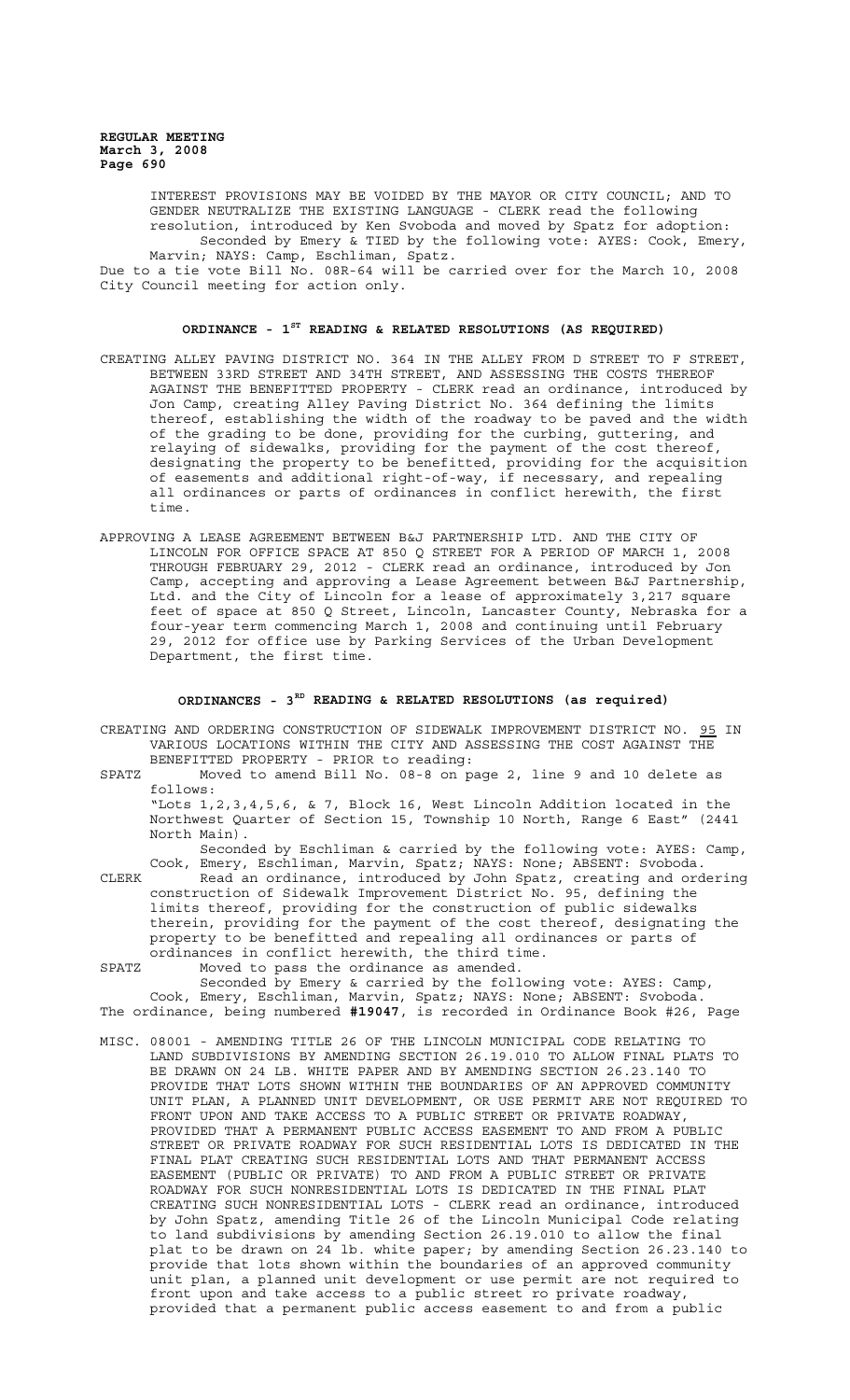street or private roadway, provided that a permanent public access easement to and from a public street or private roadway for such residential lots is dedicated in the final plat creating such residential lots and that permanent access easement (public or private) to and from a public street or private roadway for such nonresidential lots is dedicated in the final plat creating such nonresidential lots; and repealing Sections 26.19.010 and 26.23.140 of the Lincoln Municipal Code as hitherto existing, the third time.

SPATZ Moved to pass the ordinance as read.

Seconded by Camp & carried by the following vote: AYES: Camp, Cook, Emery, Eschliman, Marvin, Spatz; NAYS: None; ABSENT: Svoboda. The ordinance, being numbered **#19048**, is recorded in Ordinance Book #26, Page

- CHANGE OF ZONE 07061 APPLICATION OF STEVE GLENN OF MGG ENTERPRISES FOR A CHANGE OF ZONE FROM B-1 LOCAL BUSINESS DISTRICT TO B-2 PLANNED NEIGHBORHOOD BUSINESS DISTRICT ON PROPERTY GENERALLY LOCATED SOUTHWEST OF THE INTERSECTION OF VAN DORN STREET AND SOUTH 70TH STREET. (RELATED ITEMS: 08-11, 06R-50) (ACTION DATE: 3/3/08) - CLERK read an ordinance, introduced by John Spatz, amending the Lincoln Zoning District Maps attached to and made a part of Title 27 of the Lincoln Municipal Code, as provided by Section 27.05.020 of the Lincoln Municipal Code, by changing the boundaries of the districts established and shown thereon, the third time.
- SPATZ Moved to pass the ordinance as read.

Seconded by Emery & **LOST** by the following vote: AYES: None; NAYS: Camp, Cook, Emery, Eschliman, Marvin, Spatz; ABSENT: Svoboda. The ordinance, having **LOST**, was assigned the File **#38-4562** & was placed on file in the Office of the City Clerk.

PRE-EXISTING USE PERMIT NO. 07001A – APPLICATION OF STEVE GLENN OF MGG ENTERPRISES TO DEVELOP 16,000 SQUARE FEET OF COMMERCIAL FLOOR AREA, WITH AN ADJUSTMENT TO THE PARKING REQUIREMENT TO ALLOW A TEMPORARY OUTDOOR STRUCTURE IN CONJUNCTION WITH THE USE OF THE BUILDING AS A CONVENIENCE HARDWARE STORE, ON PROPERTY GENERALLY LOCATED SOUTHWEST OF THE INTERSECTION OF VAN DORN STREET AND SOUTH 70TH STREET. (RELATED ITEMS: 08-11, 06R-50) (ACTION DATE: 3/3/08) - CLERK read the following resolution, introduced by John Spatz, who moved its adoption:

Seconded by Emery & **LOST** by the following vote: AYES: None; NAYS: Camp, Cook, Emery, Eschliman, Marvin, Spatz; ABSENT: Svoboda. The ordinance, having **LOST**, was assigned the File **#38-4563** & was placed on file in the Office of the City Clerk.

## **REGISTERED TO SPEAK SESSION - NONE**

#### **OPEN MICROPHONE SESSION - NONE**

#### **MISCELLANEOUS BUSINESS**

## **PENDING -**

ORDERING CONSTRUCTION OF PAVING UNIT NO. 141 IN Q STREET FROM 35TH TO 36  $^{\text{TH}}$ STREETS AND ASSESSING THE COST THEREOF AGAINST THE BENEFITTED PROPERTIES:.

COOK Moved to remove Bill No. 08R-30 from Pending to have public hearing on March 17, 2008.

Seconded by Emery & carried by the following vote: AYES: Camp, Cook, Emery, Eschliman, Marvin, Spatz; NAYS: None; ABSENT: Svoboda.

CAMP Moved to extend the Pending List to March 10, 2008. Seconded by Emery & carried by the following vote: AYES: Camp, Cook, Emery, Eschliman, Marvin, Spatz; NAYS: None; ABSENT: Svoboda.

#### **UPCOMING RESOLUTIONS -**

CAMP Moved to approve the resolutions to have Public Hearing on March 10, 2008.

Seconded by Emery & carried by the following vote: AYES: Camp, Cook, Emery, Eschliman, Marvin, Spatz; NAYS: None; ABSENT: Svoboda.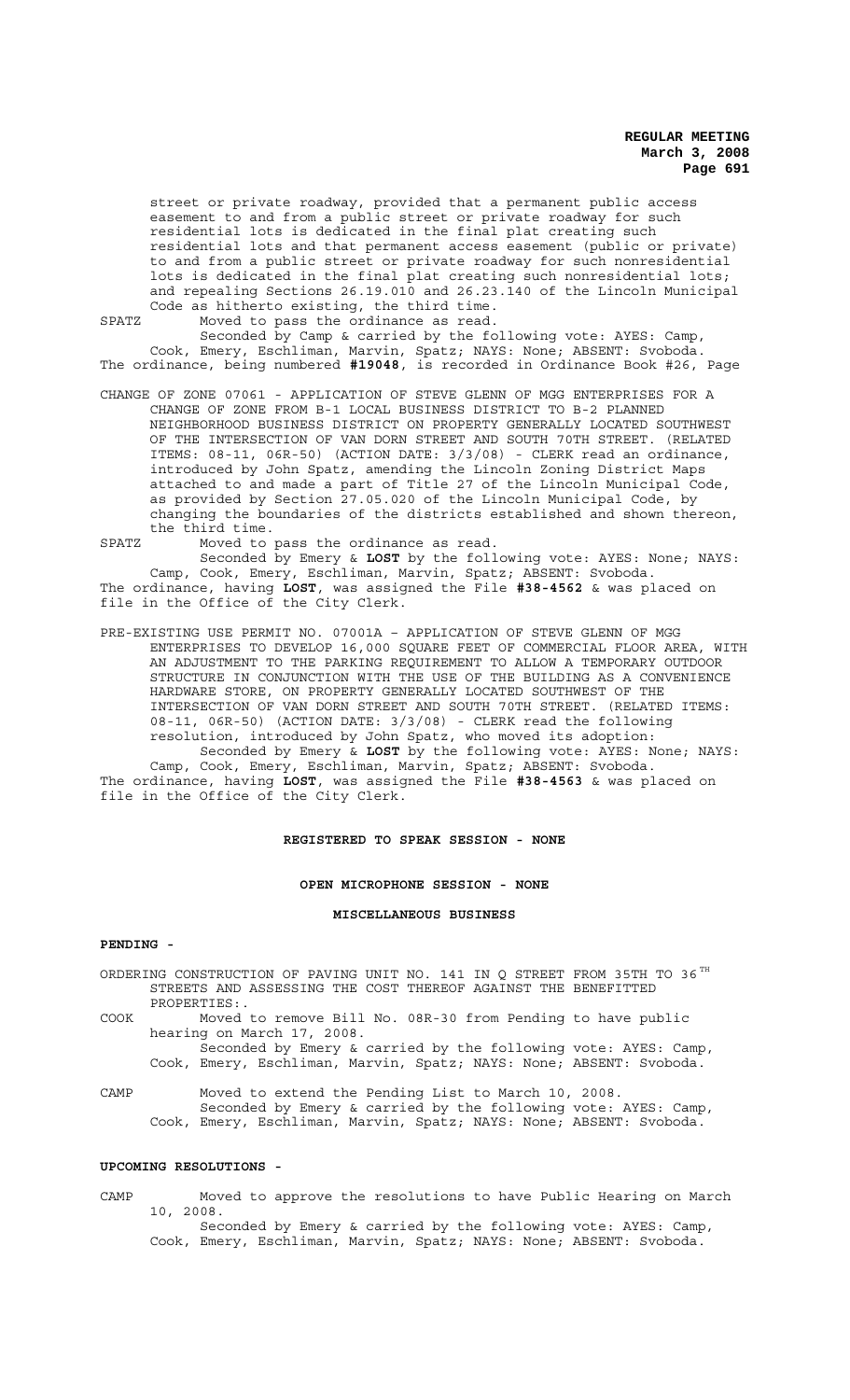# **ADJOURNMENT 7:00 P.M.**

CAMP Moved to adjourn the City Council meeting of March 3, 2008. Seconded by Emery & carried by the following vote: AYES: Camp, Cook, Emery, Eschliman, Marvin, Spatz; NAYS: None; ABSENT: Svoboda. So ordered.

i

j.

Joan E. Ross, City Clerk

Judy Roscoe, Senior Office Assistant